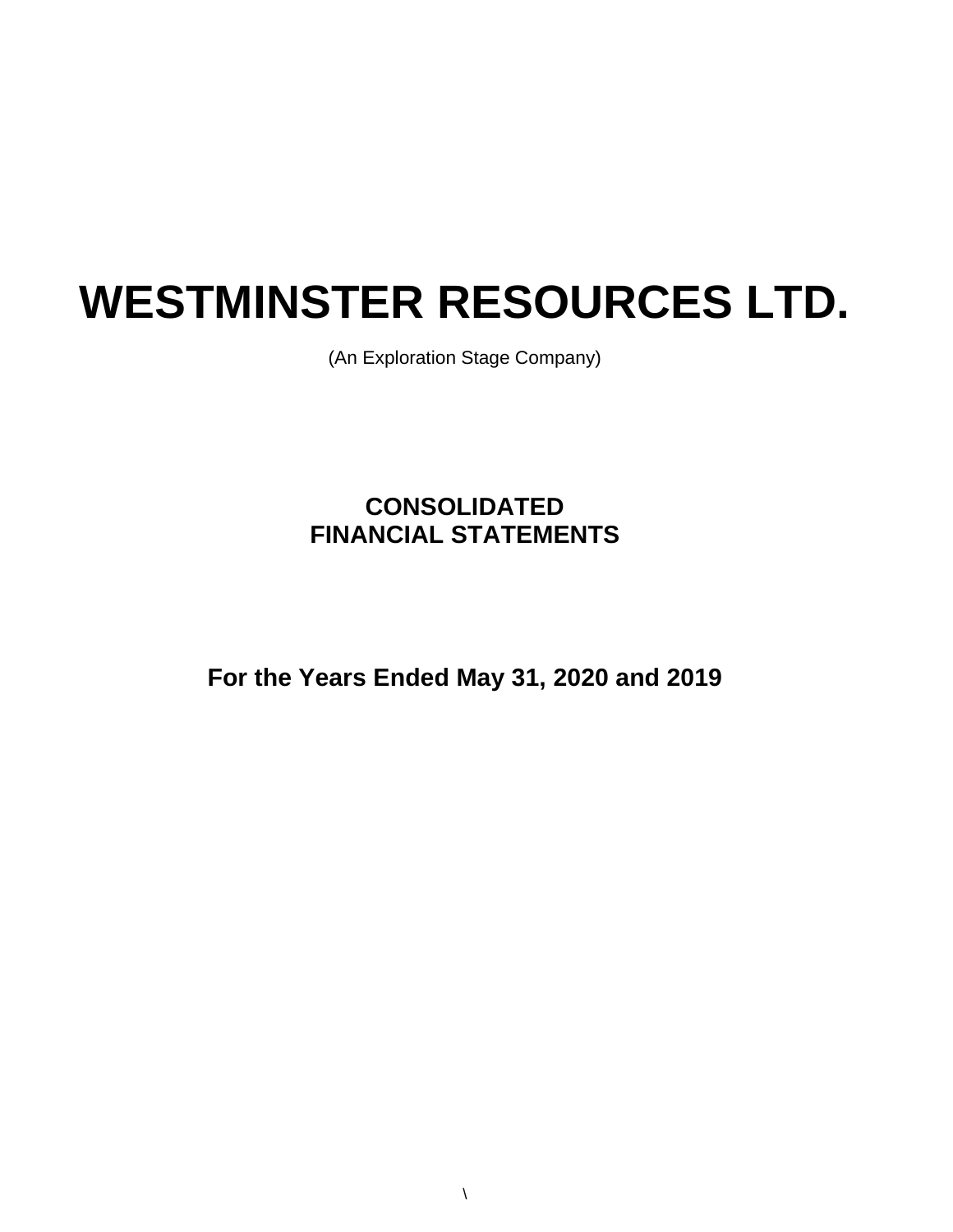## **INDEPENDENT AUDITOR'S REPORT**

To the Shareholders of Westminster Resources Ltd.

#### *Opinion*

We have audited the accompanying consolidated financial statements of Westminster Resources Ltd. (the "Company"), which comprise the consolidated statement of financial position as at May 31, 2020, and the consolidated statements of loss and comprehensive loss, changes in shareholders' equity, and cash flows for the year then ended, and notes to the consolidated financial statements, including a summary of significant accounting policies.

In our opinion, these consolidated financial statements present fairly, in all material respects, the financial position of the Company as at May 31, 2020, and its financial performance and its cash flows for the year then ended in accordance with International Financial Reporting Standards ("IFRS").

#### *Basis for Opinion*

We conducted our audit in accordance with Canadian generally accepted auditing standards. Our responsibilities under those standards are further described in the Auditor's Responsibilities for the Audit of the Consolidated Financial Statements section of our report. We are independent of the Company in accordance with the ethical requirements that are relevant to our audit of the consolidated financial statements in Canada, and we have fulfilled our other ethical responsibilities in accordance with these requirements. We believe that the audit evidence we have obtained in our audit is sufficient and appropriate to provide a basis for our opinion.

#### *Material Uncertainty Related to Going Concern*

We draw attention to Note 1 of the consolidated financial statements, which indicates that the Company incurred a loss of \$491,615 during the year ended May 31, 2020 and, as of that date, the Company's current liabilities exceeded its current assets by \$1,537,020. As stated in Note 1, these events and conditions indicate that a material uncertainty exists that may cast significant doubt on the Company's ability to continue as a going concern. Our opinion is not modified in respect of this matter.

#### *Other Matters*

The consolidated financial statements of Westminster Resources Ltd. for the year ended May 31, 2019 were audited by another auditor who expressed an unmodified opinion on those statements on September 30, 2019.

#### *Other Information*

Management is responsible for the other information. The other information obtained at the date of this auditor's report includes Management's Discussion and Analysis.

Our opinion on the consolidated financial statements does not cover the other information and we do not express any form of assurance conclusion thereon.

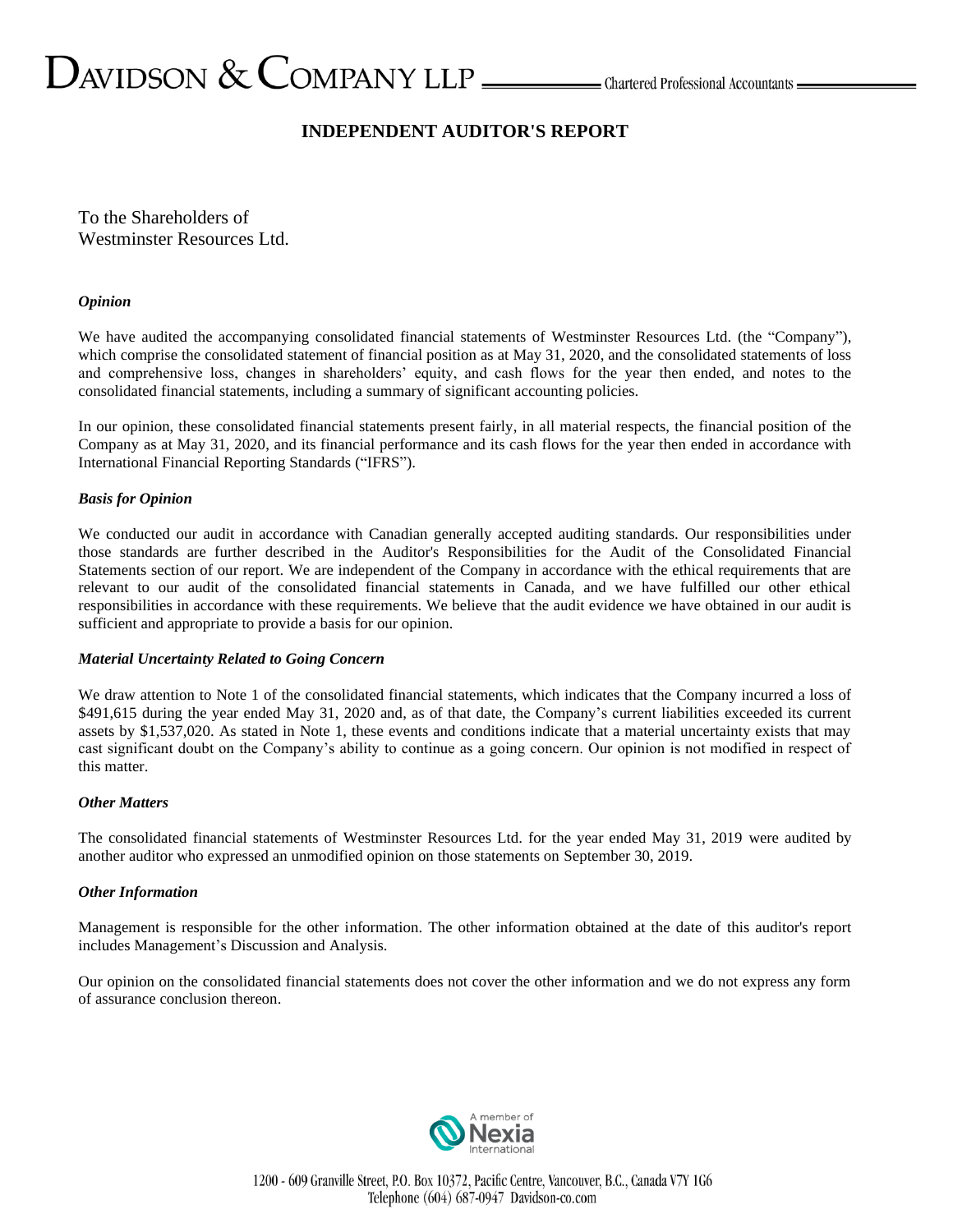In connection with our audit of the consolidated financial statements, our responsibility is to read the other information and, in doing so, consider whether the other information is materially inconsistent with the consolidated financial statements or our knowledge obtained in the audit, or otherwise appears to be materially misstated.

We obtained Management's Discussion and Analysis prior to the date of this auditor's report. If, based on the work we have performed, we conclude that there is a material misstatement of this other information, we are required to report that fact. We have nothing to report in this regard.

#### *Responsibilities of Management and Those Charged with Governance for the Consolidated Financial Statements*

Management is responsible for the preparation and fair presentation of the consolidated financial statements in accordance with IFRS, and for such internal control as management determines is necessary to enable the preparation of consolidated financial statements that are free from material misstatement, whether due to fraud or error.

In preparing the consolidated financial statements, management is responsible for assessing the Company's ability to continue as a going concern, disclosing, as applicable, matters related to going concern and using the going concern basis of accounting unless management either intends to liquidate the Company or to cease operations, or has no realistic alternative but to do so.

Those charged with governance are responsible for overseeing the Company's financial reporting process.

#### *Auditor's Responsibilities for the Audit of the Consolidated Financial Statements*

Our objectives are to obtain reasonable assurance about whether the consolidated financial statements as a whole are free from material misstatement, whether due to fraud or error, and to issue an auditor's report that includes our opinion. Reasonable assurance is a high level of assurance, but is not a guarantee that an audit conducted in accordance with Canadian generally accepted auditing standards will always detect a material misstatement when it exists. Misstatements can arise from fraud or error and are considered material if, individually or in the aggregate, they could reasonably be expected to influence the economic decisions of users taken on the basis of these consolidated financial statements.

As part of an audit in accordance with Canadian generally accepted auditing standards, we exercise professional judgment and maintain professional skepticism throughout the audit. We also:

- Identify and assess the risks of material misstatement of the consolidated financial statements, whether due to fraud or error, design and perform audit procedures responsive to those risks, and obtain audit evidence that is sufficient and appropriate to provide a basis for our opinion. The risk of not detecting a material misstatement resulting from fraud is higher than for one resulting from error, as fraud may involve collusion, forgery, intentional omissions, misrepresentations, or the override of internal control.
- Obtain an understanding of internal control relevant to the audit in order to design audit procedures that are appropriate in the circumstances, but not for the purpose of expressing an opinion on the effectiveness of the Company's internal control.
- Evaluate the appropriateness of accounting policies used and the reasonableness of accounting estimates and related disclosures made by management.
- Conclude on the appropriateness of management's use of the going concern basis of accounting and, based on the audit evidence obtained, whether a material uncertainty exists related to events or conditions that may cast significant doubt on the Company's ability to continue as a going concern. If we conclude that a material uncertainty exists, we are required to draw attention in our auditor's report to the related disclosures in the consolidated financial statements or, if such disclosures are inadequate, to modify our opinion. Our conclusions are based on the audit evidence obtained up to the date of our auditor's report. However, future events or conditions may cause the Company to cease to continue as a going concern.
- Evaluate the overall presentation, structure and content of the consolidated financial statements, including the disclosures, and whether the consolidated financial statements represent the underlying transactions and events in a manner that achieves fair presentation.
- Obtain sufficient appropriate audit evidence regarding the financial information of the entities or business activities within the Company to express an opinion on the consolidated financial statements. We are responsible for the direction, supervision and performance of the group audit. We remain solely responsible for our audit opinion.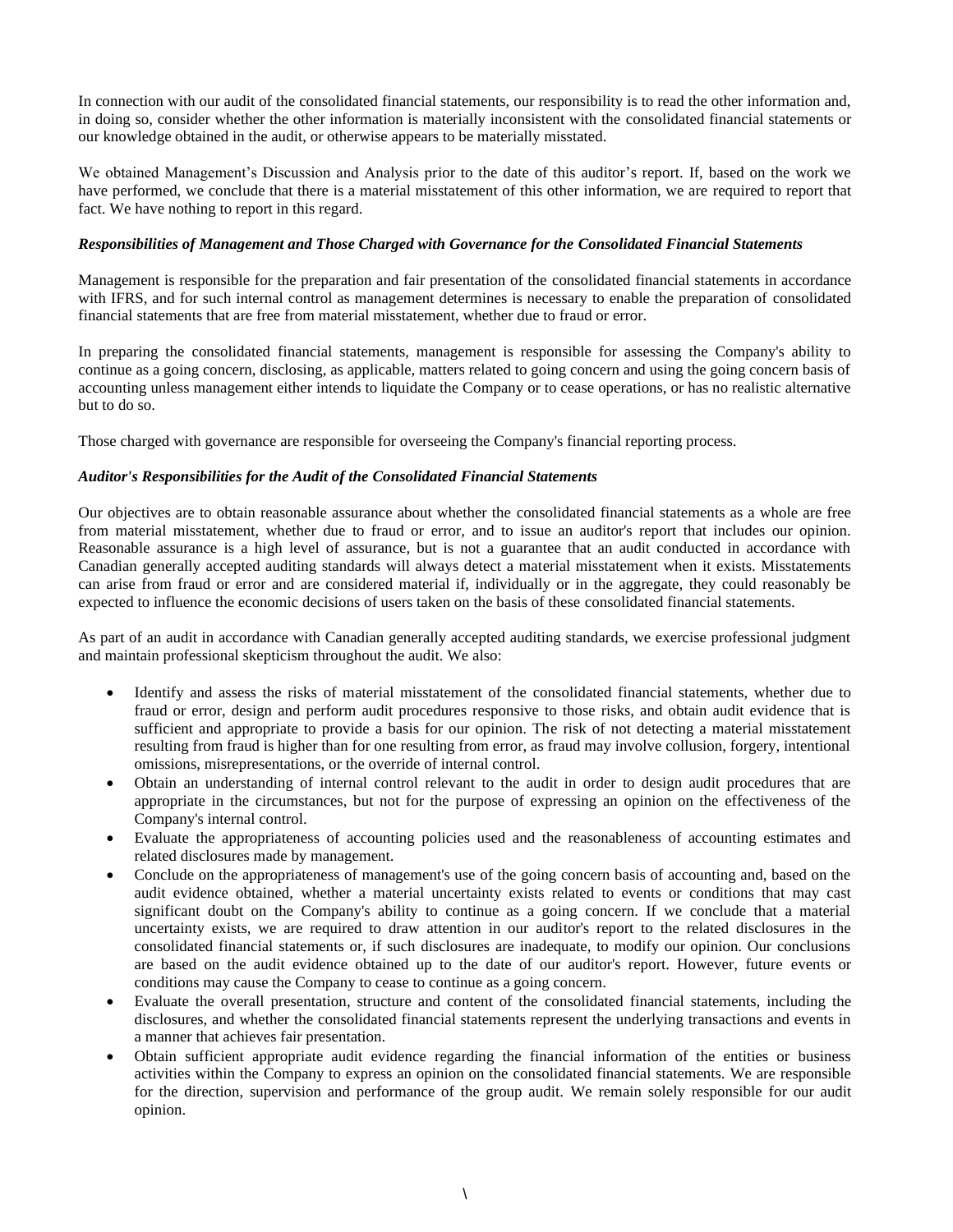We communicate with those charged with governance regarding, among other matters, the planned scope and timing of the audit and significant audit findings, including any significant deficiencies in internal control that we identify during our audit.

We also provide those charged with governance with a statement that we have complied with relevant ethical requirements regarding independence, and to communicate with them all relationships and other matters that may reasonably be thought to bear on our independence, and where applicable, related safeguards.

The engagement partner on the audit resulting in this independent auditor's report is Stephen Hawkshaw.

### **"DAVIDSON & COMPANY LLP"**

Vancouver, Canada Chartered Professional Accountants

September 28, 2020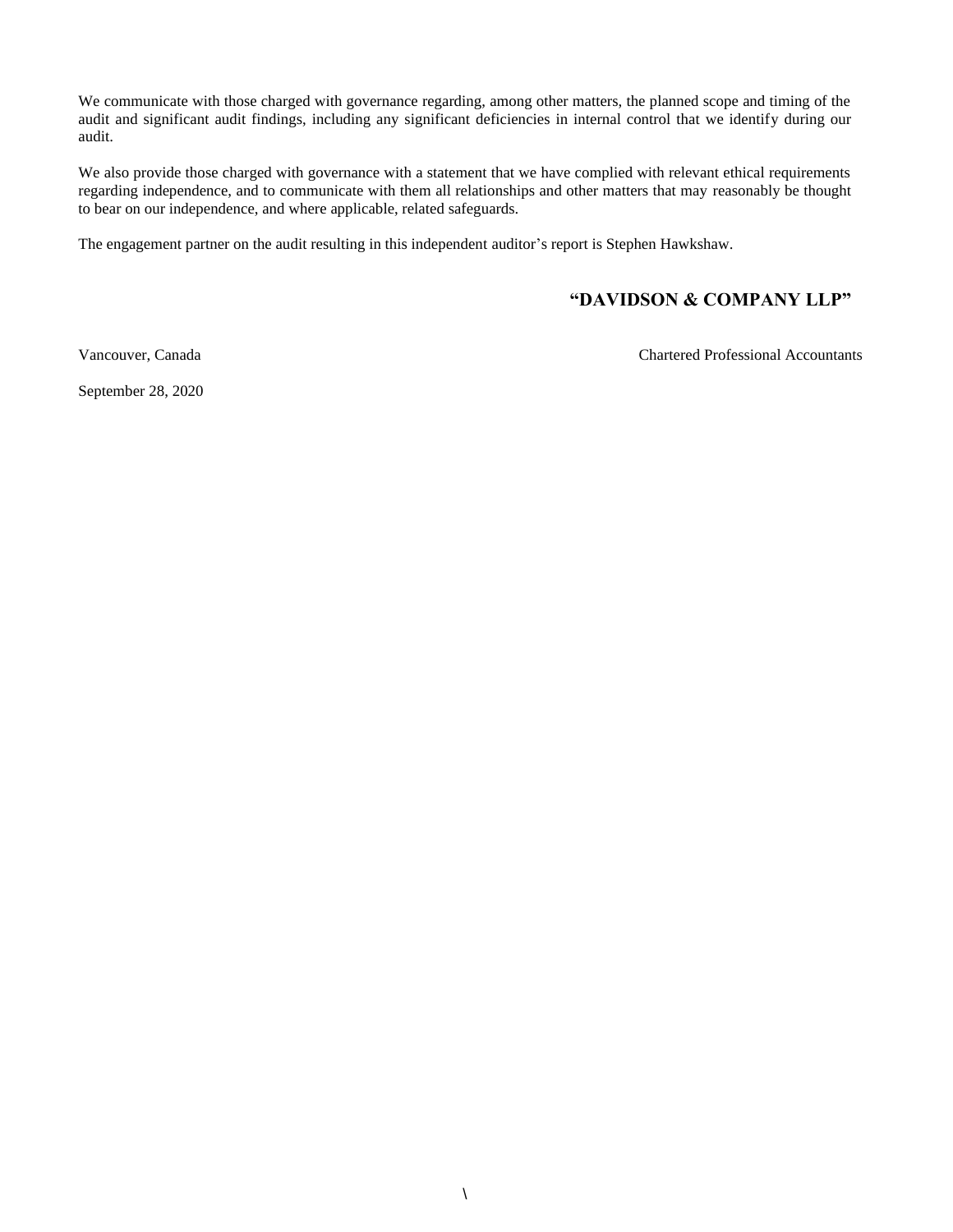**Consolidated Statements of Financial Position**

(Expressed in Canadian Dollars)

|                                            | May 31, 2020    |               | May 31, 2019   |
|--------------------------------------------|-----------------|---------------|----------------|
| <b>Assets</b>                              |                 |               |                |
| <b>Current</b>                             |                 |               |                |
| Cash                                       | \$<br>10.047    | $\mathcal{S}$ | 9.719          |
| Accounts receivable (Note 6)               | 127,782         |               | 153,901        |
| Prepaid expenses                           | 1,415           |               | 750            |
|                                            | 139,244         |               | 164,370        |
| <b>Non-Current</b>                         |                 |               |                |
| Office lease (Note 3)                      | 139,850         |               |                |
| Deposits                                   | 28,843          |               | 28,843         |
| Equipment (Note 7)                         | 13,340          |               | 16,672         |
| Exploration and evaluation assets (Note 4) | 3,186,339       |               | 3,159,833      |
|                                            | \$<br>3,507,616 | \$            | 3,369,718      |
|                                            |                 |               |                |
|                                            |                 |               |                |
| <b>Current liabilities</b>                 |                 |               |                |
| Accounts payable (Note 6)                  | \$<br>410,798   | \$            | 442,988        |
| Accrued liabilities (Note 6)               | 972,661         |               | 603,013        |
| Lease liability (Note 3)                   | 148,587         |               |                |
| Short-term borrowing (Note 8)              | 144,218         |               |                |
|                                            | 1,676,264       |               | 1,046,001      |
| Shareholders' equity                       |                 |               |                |
| Share capital (Note 5)                     | 22,505,856      |               | 22,506,606     |
| Reserves (Note 5)                          | 2,289,468       |               | 2,289,468      |
| Deficit                                    | (22,963,972)    |               | (22, 472, 357) |
|                                            | 1,831,352       |               | 2,323,717      |

*Nature of Operations and Going Concern – Note 1 Subsequent Events – Note 14*

Approved on behalf of the Board of Directors:

Signed *"Jason Cubitt"*, Director Signed *" Fred Tejada"*, Director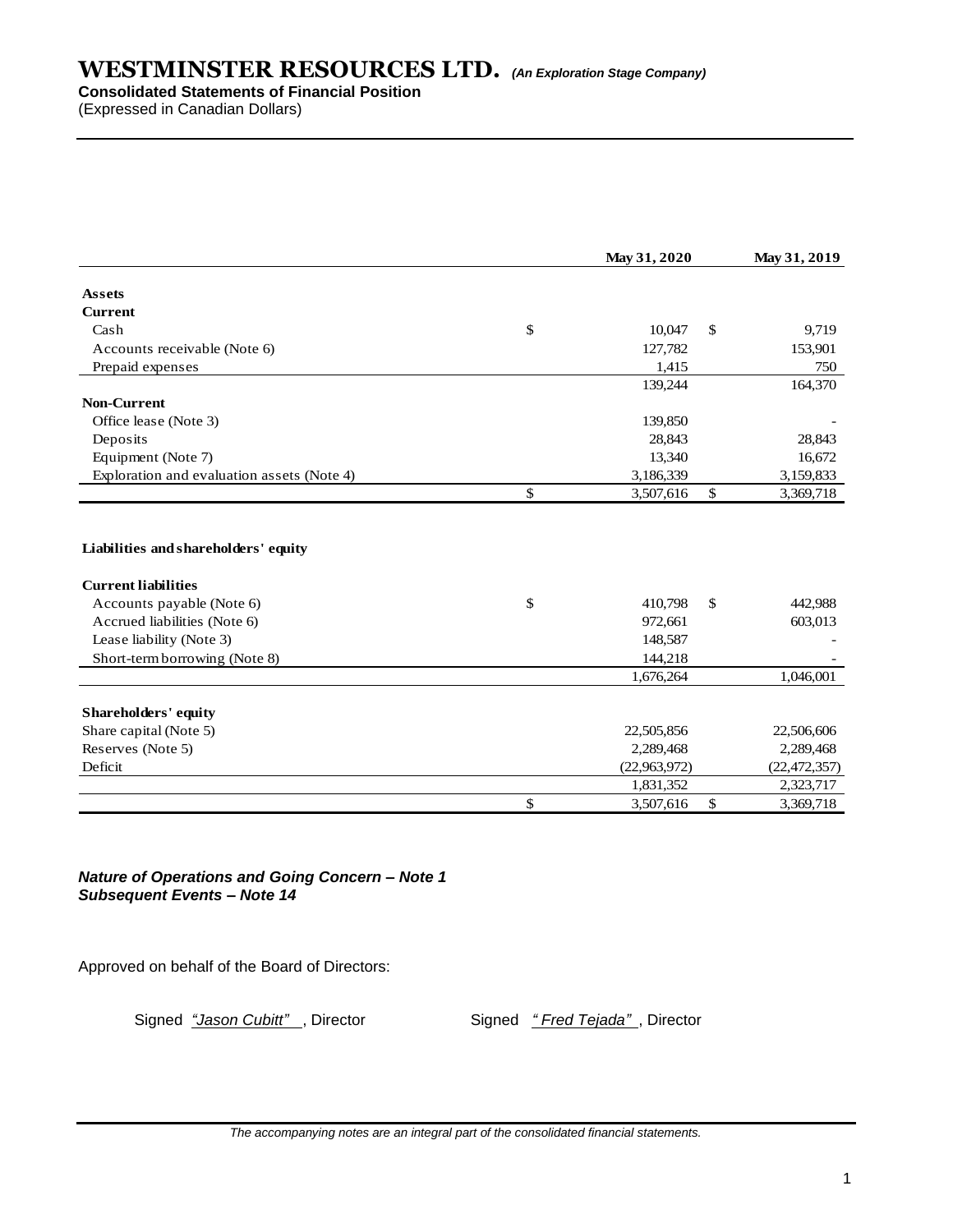#### **Consolidated Statements of Loss and Comprehensive Loss**

(Expressed in Canadian Dollars)

| Year Ended May 31, |  |                                                                                                                                                                   |                |
|--------------------|--|-------------------------------------------------------------------------------------------------------------------------------------------------------------------|----------------|
|                    |  |                                                                                                                                                                   | 2019           |
|                    |  |                                                                                                                                                                   |                |
| \$                 |  | \$                                                                                                                                                                | 622,834        |
|                    |  |                                                                                                                                                                   | 120,000        |
|                    |  |                                                                                                                                                                   | 107,323        |
|                    |  |                                                                                                                                                                   | 34,074         |
|                    |  |                                                                                                                                                                   | 17,978         |
|                    |  |                                                                                                                                                                   | 16,151         |
|                    |  |                                                                                                                                                                   | 973            |
|                    |  |                                                                                                                                                                   | 927            |
|                    |  |                                                                                                                                                                   |                |
|                    |  |                                                                                                                                                                   |                |
|                    |  |                                                                                                                                                                   |                |
|                    |  |                                                                                                                                                                   | 4,559          |
|                    |  |                                                                                                                                                                   | (924, 819)     |
|                    |  |                                                                                                                                                                   |                |
|                    |  |                                                                                                                                                                   | (53, 414)      |
|                    |  |                                                                                                                                                                   | (1,761,881)    |
|                    |  |                                                                                                                                                                   | 473            |
| \$                 |  |                                                                                                                                                                   | \$ (2,739,641) |
| \$                 |  |                                                                                                                                                                   | (0.31)         |
|                    |  |                                                                                                                                                                   |                |
|                    |  |                                                                                                                                                                   | 8,716,784      |
|                    |  | 2020<br>261,250<br>30,000<br>30,637<br>77,535<br>22,591<br>4,302<br>(125, 384)<br>22,786<br>152,564<br>3,332<br>(479, 613)<br>(12,002)<br>(491, 615)<br>9,454,099 | $(0.05)$ \$    |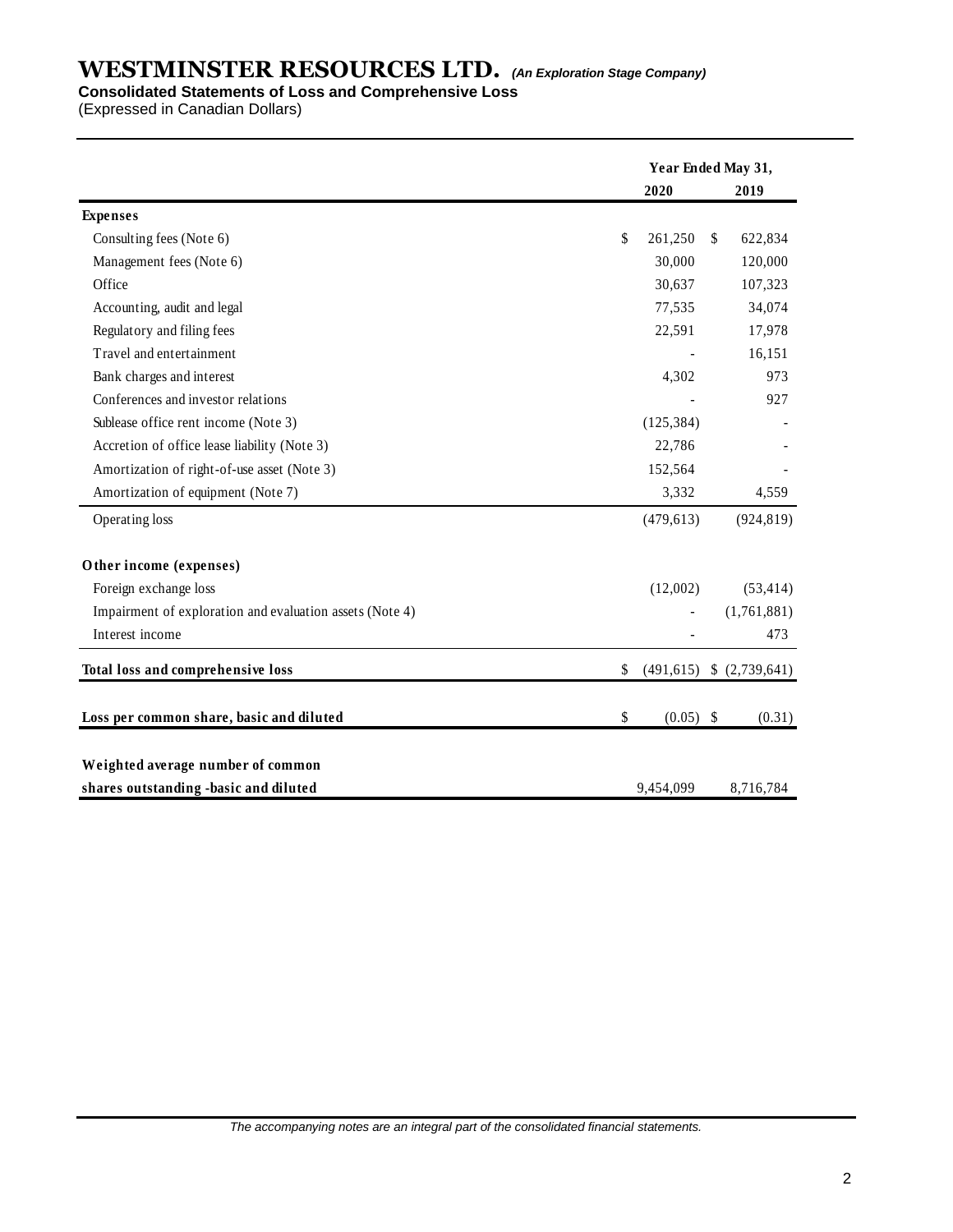**Consolidated Statements of Changes in Shareholders' Equity**

(Expressed in Canadian Dollars)

|                                                     | <b>Share Capital</b>     |            |                          |                          |         |                               |             |
|-----------------------------------------------------|--------------------------|------------|--------------------------|--------------------------|---------|-------------------------------|-------------|
|                                                     | <b>Number</b>            | Amount     |                          | <b>Reserves</b>          | Deficit | Total shareholder's<br>equity |             |
| <b>Balance - May 31, 2018</b>                       | $5,064,099$ \$           | 19,843,106 |                          | 2,289,468 \$             |         | $(19,732,716)$ \$             | 2,399,858   |
| Shares issued for acquisition of exploration assets | 4,390,000                | 2,663,500  |                          | $\overline{\phantom{0}}$ |         |                               | 2,663,500   |
| Loss and comprehensive loss for the year            |                          |            |                          |                          |         | (2,739,641)                   | (2,739,641) |
| <b>Balance - May 31, 2019</b>                       | 9,454,099                | 22,506,606 |                          | 2,289,468                |         | (22, 472, 357)                | 2,323,717   |
| Shaare issuance costs                               |                          |            | (750)                    | $\overline{\phantom{0}}$ |         |                               | (750)       |
| Loss and comprehensive loss for the year            | $\overline{\phantom{a}}$ |            | $\overline{\phantom{a}}$ |                          |         | (491,615)                     | (491,615)   |
| <b>Balance - May 31, 2020</b>                       | 9,454,099 \$             | 22,505,856 |                          | 2,289,468                |         | $(22,963,972)$ \$             | 1,831,352   |

 *The accompanying notes are an integral part of the consolidated financial statements.*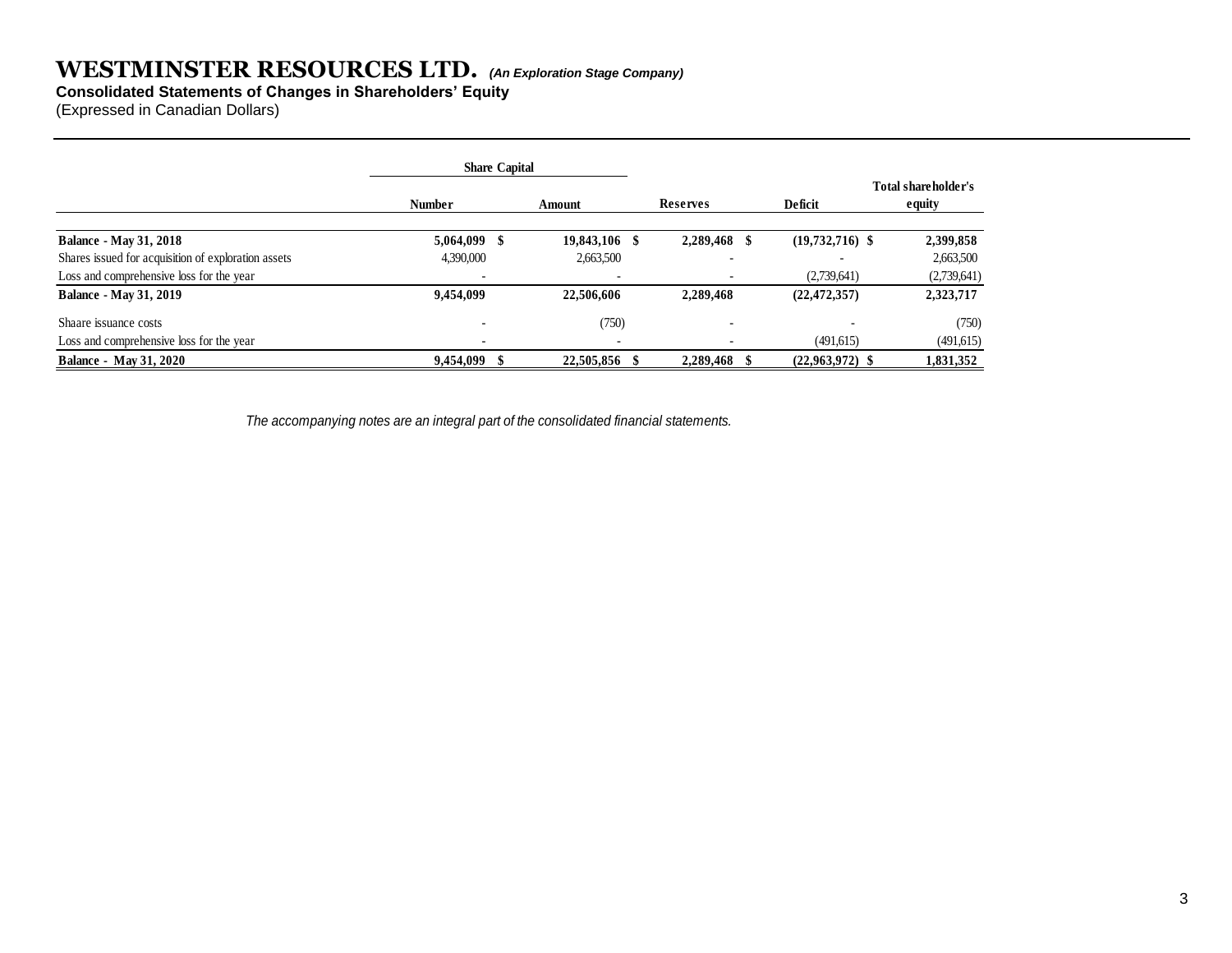**Consolidated Statements of Cash Flows**

(Expressed in Canadian Dollars)

|                                                                                    | For the Year Ended |                 |    |             |
|------------------------------------------------------------------------------------|--------------------|-----------------|----|-------------|
|                                                                                    |                    | May 31, 2020    |    | May 31,2019 |
| Cash flows from operating activities                                               |                    |                 |    |             |
| Loss for the year                                                                  | \$                 | $(491, 615)$ \$ |    | (2,739,641) |
| Items not affecting cash:                                                          |                    |                 |    |             |
| Amortization of equipment                                                          |                    | 3,332           |    | 4,559       |
| Amortization of right-of-use asset                                                 |                    | 152,564         |    |             |
| Accretion of office lease liability                                                |                    | 22,786          |    |             |
| Accrued interest on short-term borrowing                                           |                    | 3,752           |    |             |
| Impairment of exploration and evaluation assets                                    |                    |                 |    | 1,761,881   |
| Changes in non-cash working capital items:                                         |                    |                 |    |             |
| Decrease in receivables                                                            |                    | 26,119          |    | 62,834      |
| Decrease in prepaid expenses and deposits                                          |                    | (665)           |    | 34,941      |
| Increase in accounts payable/accrued liabilities/short-term borrowings             |                    | 337,458         |    | 643,715     |
| Net cash provided by (used in) operating activities                                |                    | 53,731          |    | (231,711)   |
| Cash flows from investing activities<br>Exploration and evaluation assets          |                    |                 |    | (245, 449)  |
| Net cash used in investing activities                                              |                    |                 |    | (245, 449)  |
| <b>Cash flows from ficancing activities</b>                                        |                    |                 |    |             |
| Share issuance costs                                                               |                    | (750)           |    |             |
| Short-term borrowing                                                               |                    | 113,960         |    |             |
| Lease payments                                                                     |                    | (166, 613)      |    |             |
| Net cash used in financing activities                                              |                    | (53, 403)       |    |             |
|                                                                                    |                    |                 |    |             |
|                                                                                    |                    |                 |    |             |
| Net change in cash for the year                                                    |                    | 328             |    | (477,160)   |
| Cash - beginning of the year                                                       |                    | 9,719           |    | 486,879     |
| Cash - end of the year                                                             | \$                 | 10,047          | \$ | 9,719       |
| Supplemental cash flow information                                                 |                    |                 |    |             |
| Cash paid for interest and income taxes                                            | \$                 |                 | \$ |             |
| Shares issued for acquistions of mineral property                                  | \$                 |                 | \$ | 2,663,500   |
| Exploration and evaluation assets accrued through accounts payable and liabilities | \$                 | 135,263         |    | 135,263     |
| Capitalization of office lease and lease liabiltiy                                 | \$                 | 292,414         | \$ |             |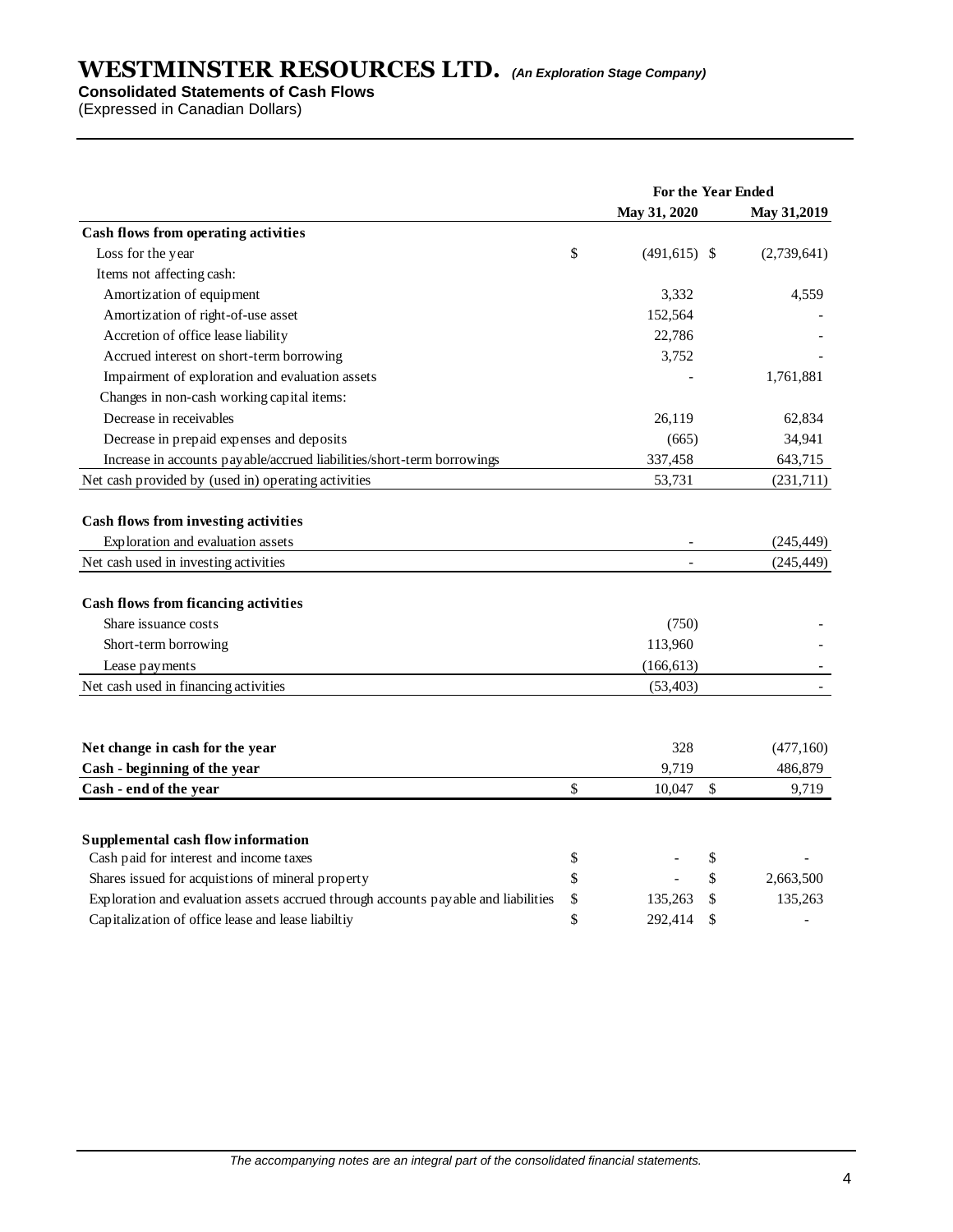**Consolidated Statement of Cash Flows**

(Expressed in Canadian Dollars)

#### **1. Nature of Operations and Going Concern**

Westminster Resources Ltd. *(an Exploration Stage Company)* was incorporated under the *Business Corporations Act* of British Columbia, Canada on December 1, 2005 and maintains its corporate head office at Suite 1100 - 595 Howe Street, Vancouver, British Columbia, V6C 2T5. The Company's common shares are listed on the TSX Venture Exchange (TSX.V: WMR) in Canada. Westminster Resources Ltd. and its subsidiaries (collectively referred to as the "Company" or "Westminster") are principally engaged in the acquisition, and exploration of mineral properties as described herein.

Effective August 29, 2019, the Company consolidated its common shares on a 5:1 basis. These consolidated financial statements retroactively reflect the share consolidation.

These consolidated financial statements have been prepared on a going concern basis, which presumes the realization of assets and discharge of liabilities in the normal course of business for the foreseeable future. However, there are factors that management has identified that may cast significant doubt on the entities ability to continue as a going concern.

For the year ended May 31, 2020, the Company reported a loss of \$491,615 (2019 – \$2,739,641) and an accumulated deficit of \$22,963,972 (2019 – \$22,472,357). As at May 31, 2020, the Company had negative working capital of \$1,537,020 (2019 – \$881,631). The Company has no source of operating cash flow and relies on issuances of equity to finance operations, including exploration of its exploration and evaluation ("E&E") assets.

The ability of the Company to continue as a going concern and meet its commitments as they become due, including completion of the acquisition and exploration of its E&E assets, is dependent on the Company's ability to obtain the necessary financing. Management is planning to raise additional capital to finance operations and expected growth, if necessary, or alternatively to dispose of its interests in certain properties. The outcome of these matters cannot be predicted at this time. If the Company is unable to obtain additional financing, the Company may be unable to continue as a going concern.

The business of mining exploration involves a high degree of risk and there is no assurance that current exploration projects will result in future profitable mining operations. The Company has significant cash requirements to meet its administrative overhead, pay its liabilities and maintain its E&E assets. The recoverability of amounts shown for E&E assets is dependent on several factors. These include the discovery of economically recoverable reserves, the ability of the Company to obtain the necessary financing to complete the development of these properties and future profitable production or proceeds from disposition of E&E assets.

In March 2020, there was a global pandemic outbreak of COVID-19. The actual and threatened spread of the virus globally has had a material adverse effect on the global economy and specifically, the regional economies in which the Company operates. The pandemic could result in delays in the course of business, including potential delays to its business plans and activities, and continue to have a negative impact on the stock market, including trading prices of the Company's shares and its ability to raise new capital. These uncertainties raise substantial doubt upon the Company's ability to continue as a going concern and realize its assets and settle its liabilities and commitments in the normal course of business.

These consolidated financial statements have been prepared in accordance with International Financial Reporting Standards ("IFRS") applicable to a going concern. Accordingly, they do not give effect to adjustments that may be necessary should the Company be unable to continue as a going concern, and therefore, be required to realize its assets and liquidate its liabilities and commitments in other than the normal course of business.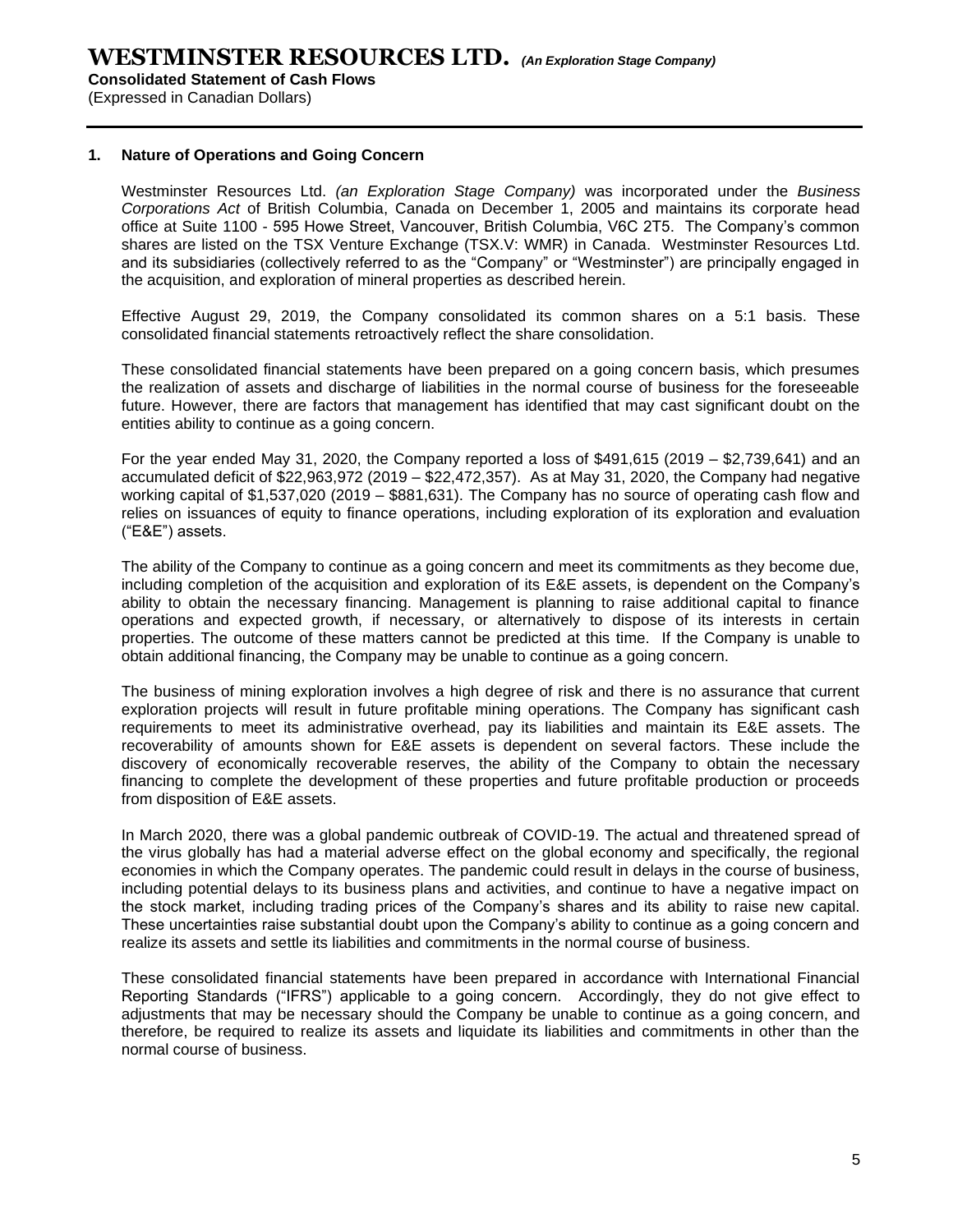**Notes to the Consolidated Financial Statements** For the year ended May 31, 2020

(Expressed in Canadian Dollars)

#### **2. Basis of Presentation and Statement of Compliance**

These consolidated financial statements have been prepared in accordance with IFRS as issued by the International Accounting Standards Board ("IASB"). These consolidated financial statements were authorized for issue by the Company's Board of Directors on September 28, 2020.

These consolidated financial statements have been prepared on a historical cost basis, except for financial instruments classified as fair value through profit or loss ("FVTPL"), which are stated at their fair value. In addition, these consolidated financial statements have been prepared using the accrual basis of accounting, except for cash flow information.

The consolidated financial statements are presented in Canadian dollars, which is also the functional currency of the Company, Minera Westminster and Servicios Westminster. The functional currency of Westminster Peru is the US Dollar.

The preparation of financial statements requires the use of certain critical accounting estimates. It also requires management to exercise judgement in applying the Company's accounting policies.

These consolidated financial statements include the accounts of the Company and its wholly-owned integrated subsidiaries, Minera Westminster, S.A. de C.V. ("Minera Westminster") and Servicios Westminster, S.A. de C.V. ("Servicios Westminster") and Westminster Peru SAC. All significant intercompany balances and transactions have been eliminated upon consolidation.

Subsidiaries are all entities over which the Company has control. The Company controls an entity when the Company is exposed to, or had rights to, variable returns from its involvement with the entity and has the ability to affect those returns through its power over the entity.

#### **3. Significant Accounting Policies, New Standards and Interpretations**

#### a) Sources of Estimation Uncertainty

Significant assumptions about the future and the other sources of estimation uncertainty that management has made at the statement of financial position date, that could result in a material adjustment to the carrying amounts of assets and liabilities, in the event that actual results differ from the assumptions made, relate to, but are not limited to, the following:

(i) Realization of mineral property interests

The Company assesses its E&E assets for possible impairment if there are events or changes in circumstances that indicate that carrying values of assets may not be recoverable, at each reporting period. The assessment of any impairment of E&E asset is dependent upon estimates of recoverable amounts that take into account factors such as reserves, economic and market conditions, timing of cash flows and useful lives of assets and their related salvage values.

(ii) Site restoration obligations

Provisions are recorded when a present legal or constructive obligation exists as a result of past events where it is possible that an outflow of resources embodying economic benefits will be required to settle the obligation and a reliable estimate of the amount of obligation can be made.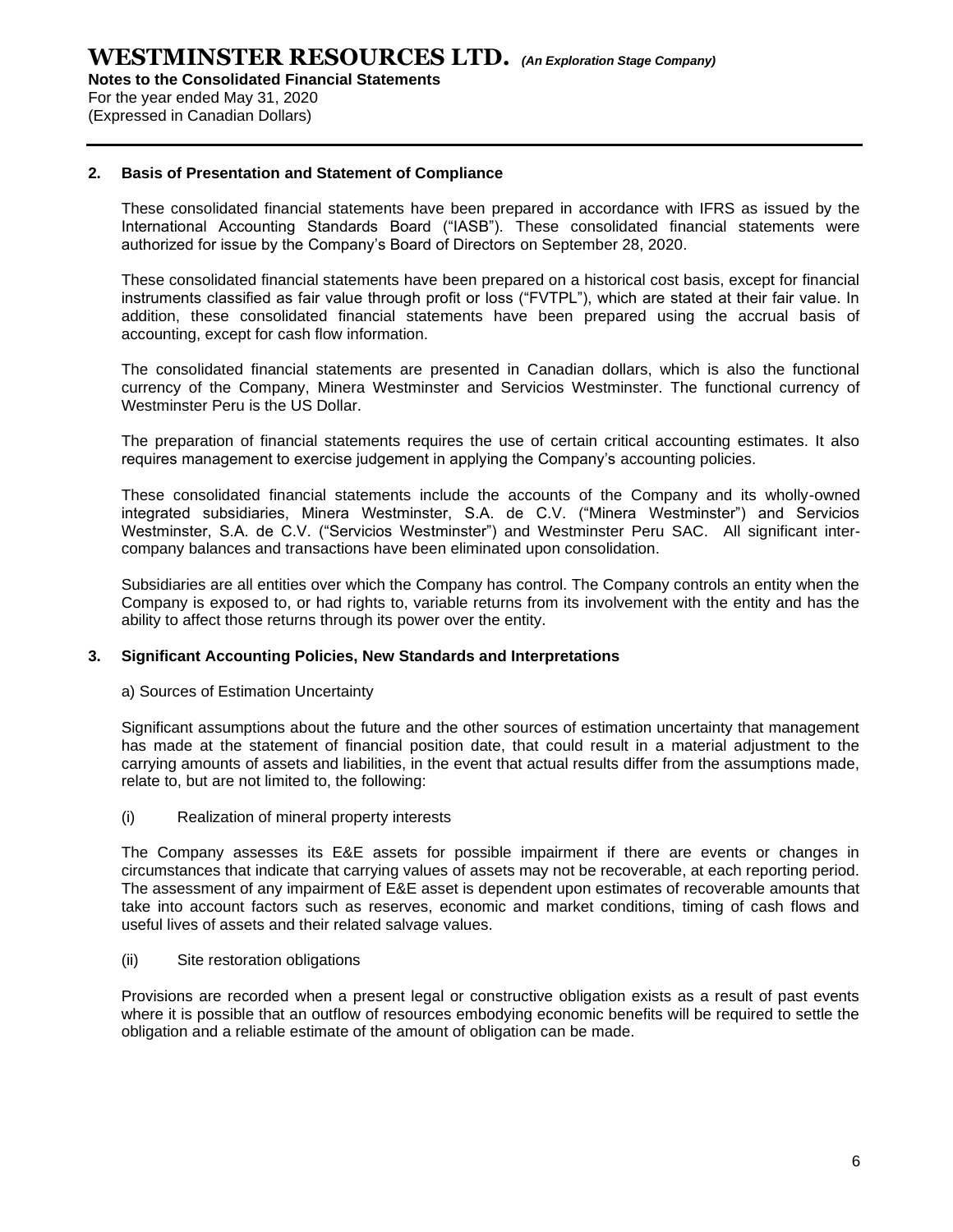For the year ended May 31, 2020 (Expressed in Canadian Dollars)

#### **3. Significant Accounting Policies, New Standards and Interpretations** (continued)

#### a) Sources of Estimation Uncertainty (continued)

Restoration liabilities include an estimate of the future cost associated with the reclamation of the property, discounted to its present value, and capitalized as part of the cost of exploration assets. The estimated costs are based on the present value of the expenditure expected to be incurred. Changes in the discount rate, estimated timing of reclamation costs, or cost estimates are dealt with prospectively by recording a change in estimate, and corresponding adjustment to the exploration assets. The accretion on the reclamation provision is included in the reclamation liability.

As at May 31, 2020, the Company is not aware of any existing environmental obligations related to any of its current or former exploration properties that may result in a liability to the Company.

#### (iii) Valuation of share-based payments

The Company uses the Black-Scholes Option Pricing Model for valuation of share-based payments. Option pricing models require the input of subjective assumptions including expected price volatility, interest rate and forfeiture rate. Changes in the input assumptions could materially affect the fair value estimate and the Company's earnings and equity reserves, and therefore the existing models do not necessarily provide an accurate single measure of the actual fair value of the Company's stock options and warrants.

#### (iv) Income taxes

In assessing the probability of realizing income tax assets, management makes estimates related to expectations of future taxable income, applicable tax opportunities, expected timing of reversals of existing temporary differences and likelihood that tax positions taken will be sustained upon examination by applicable tax authorities. In making its assessments, management gives additional weight to positive and negative evidence that can be objectively verified. Changes in economic conditions, metal prices and other factors could result in revisions to the estimates of the benefits to be realized or the timing of utilizing losses.

#### b) Critical Accounting Judgments

Significant judgments about the future and other sources of judgment uncertainty that management has made at the statements of financial position date, that could result in a material adjustment to the carrying amounts of assets and liabilities, in the event that actual results differ from judgments made, relate to, but are not limited to, the following:

#### (i) Impairment assessment

The Company assesses its exploration and evaluation assets for possible impairment if there are events or changes in circumstances that indicate that carrying values of the assets may not be recoverable, at each reporting period. The assessment of any impairment of equipment and exploration and evaluation assets is dependent upon estimates of recoverable amounts that take into account factors such as reserves, economic and market conditions, timing of cash flows, and the useful lives of assets and their related salvage values.

#### (ii) Recoverability of amounts receivable

The balance in amounts receivable includes GST and amounts due from a related party for rent and other shared expenses. At each financial position reporting date, the carrying amounts of the Company's amounts receivable are reviewed to determine whether there is any indication that those assets are impaired. The Company uses judgment in determining whether there are facts and circumstances suggesting that the carrying amounts of its amounts receivable may exceed the recoverable amount.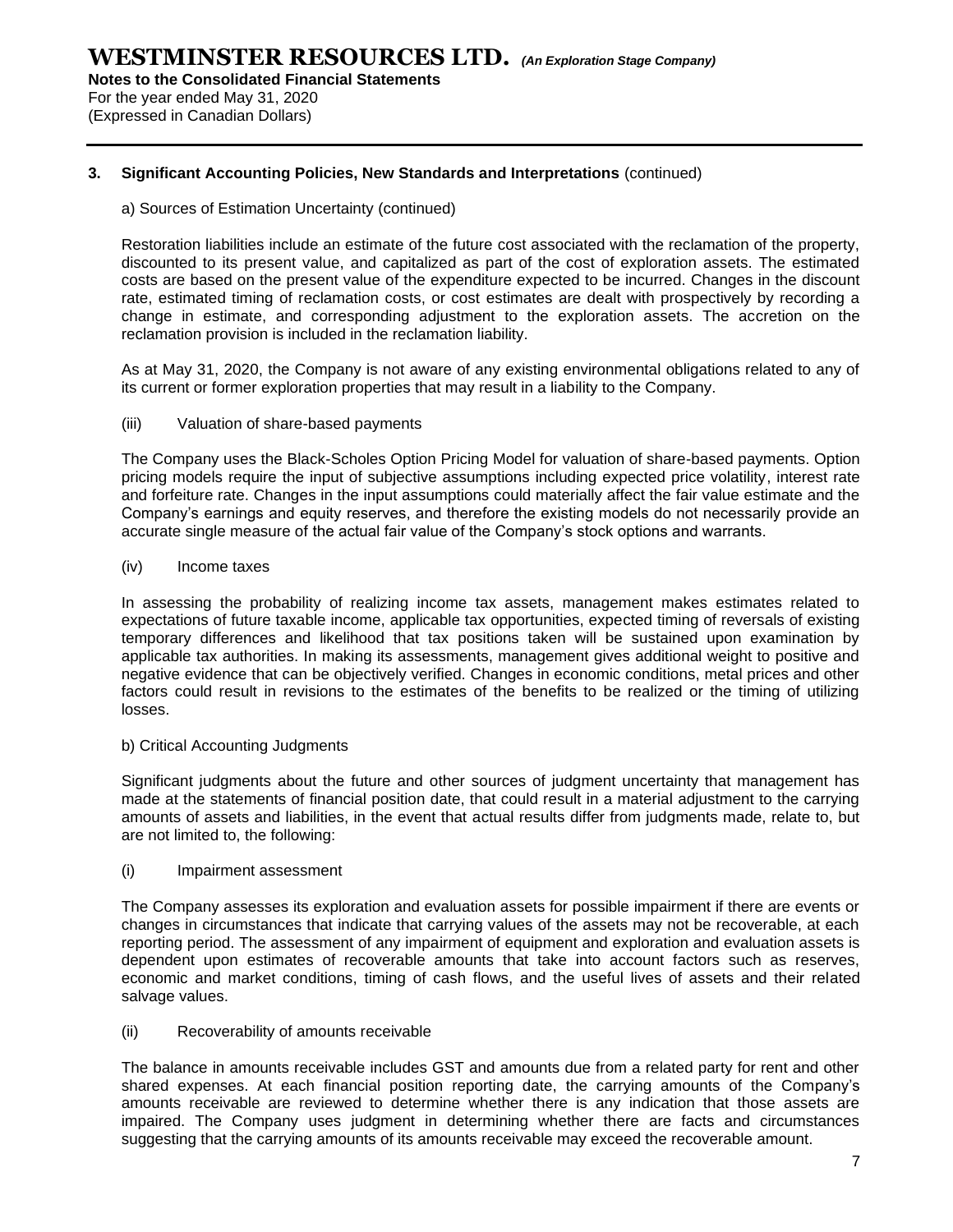For the year ended May 31, 2020 (Expressed in Canadian Dollars)

#### **3. Significant Accounting Policies, New Standards and Interpretations** (continued)

b) Critical Accounting Judgments (continued)

#### (iii) Assessment of going concern

The assessment of the Company's ability to continue as a going concern and to raise sufficient funds to pay for its ongoing operating expenditures, meet its liabilities for the ensuing year, and to fund planned and contractual exploration programs, involves significant judgment based on historical experience and other factors, including expectation of future events that are believed to be reasonable under the circumstances.

(iv) Assessment of functional currency

The Company uses judgment in determining its functional currency. International Accounting Standards ("IAS") 21 The Effects of Changes in Foreign Exchange Rates defines the functional currency as the currency of the primary economic environment in which an entity operates. IAS 21 requires the determination of functional currency to be performed on an entity by entity basis, based on various primary and secondary factors. In identifying the functional currency of the parent and of its subsidiaries, management considered the currency that mainly influences the cost of undertaking the business activities in each jurisdiction in which the Company operates.

- c) Financial Instruments
- (i) Classification

The Company classifies its financial instruments in the following categories: at fair value through profit and loss ("FVTPL"), at fair value through other comprehensive income (loss) ("FVTOCI") or at amortized cost. The Company determines the classification of financial assets at initial recognition. The classification of debt instruments is driven by the Company's business model for managing the financial assets and their contractual cash flow characteristics. Equity instruments that are held for trading are classified as FVTPL. For other equity instruments, on the day of acquisition the Company can make an irrevocable election (on an instrument-by-instrument basis) to designate them as at FVTOCI. Financial liabilities are measured at amortized cost, unless they are required to be measured at FVTPL (such as instruments held for trading or derivatives) or if the Company has opted to measure them at FVTPL.

The following table shows the original classification under IFRS 9:

| Financial assets/liabilities             | Classification |
|------------------------------------------|----------------|
| Cash                                     | <b>FVTPL</b>   |
| Accounts receivable                      | Amortized cost |
| Accounts payable and accrued liabilities | Amortized cost |
| Short-term borrowing                     | Amortized cost |

The adoption of IFRS 9 resulted in no impact to the opening accumulated deficit nor to the opening balance of accumulated comprehensive income on June 1, 2018.

#### (ii) Measurement

#### Financial assets and liabilities at amortized cost

Financial assets and liabilities at amortized cost are initially recognized at fair value plus or minus transaction costs, respectively, and subsequently carried at amortized cost less any impairment.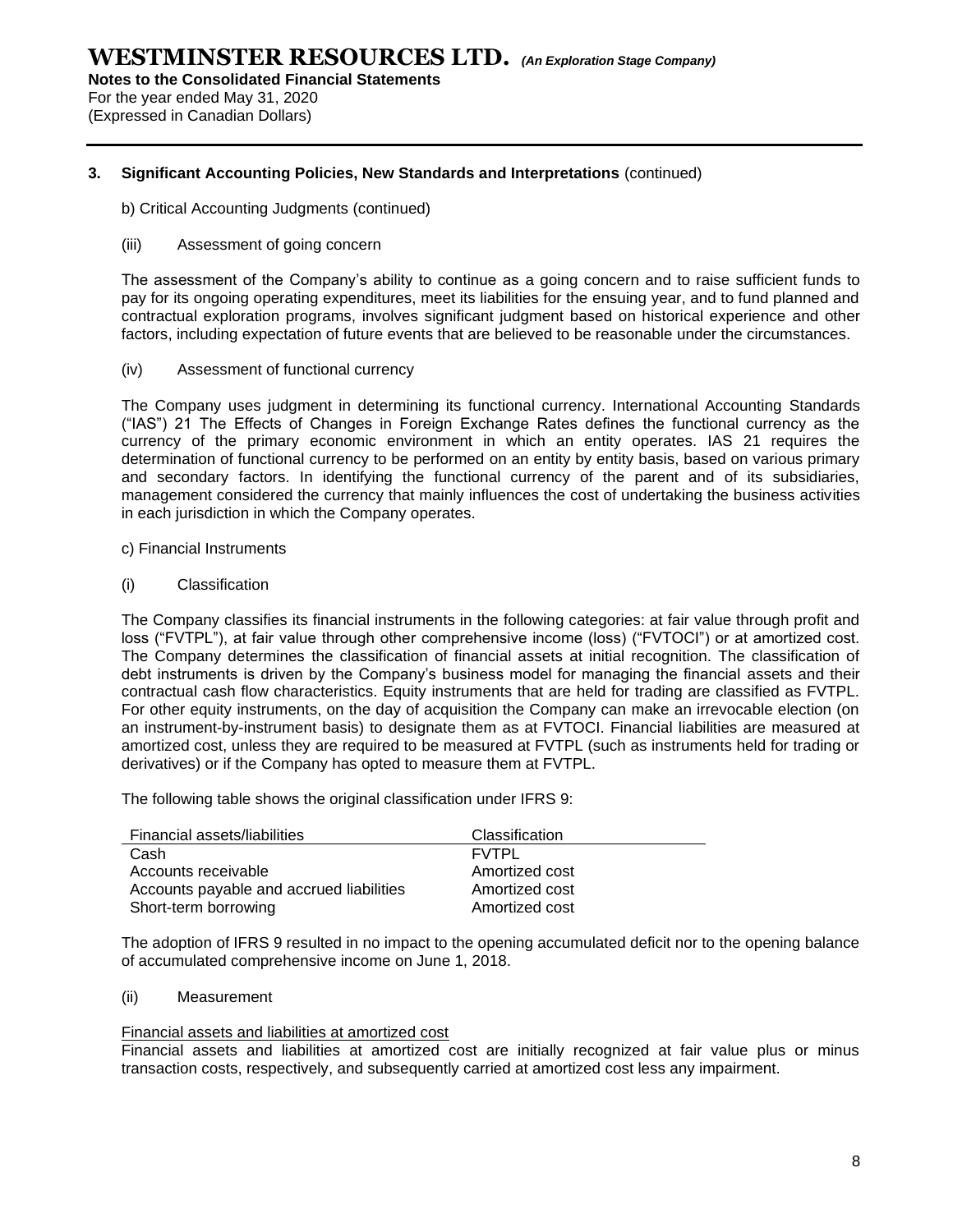**Notes to the Consolidated Financial Statements**

For the year ended May 31, 2020 (Expressed in Canadian Dollars)

#### **3. Significant Accounting Policies, New Standards and Interpretations** (continued)

#### c) Financial Instruments (continued)

#### Financial assets and liabilities at FVTPL

Financial assets and liabilities carried at FVTPL are initially recorded at fair value and transaction costs are expensed in the statements of loss and comprehensive loss. Realized and unrealized gains and losses arising from changes in the fair value of the financial assets and liabilities held at FVTPL are included in the statements of loss and comprehensive loss in the period in which they arise.

#### Debt investments at FVTOCI

These assets are subsequently measured at fair value. Interest income calculated using the effective interest method, foreign exchange gains and losses and impairment are recognised in profit or loss. Other net gains and losses are recognised in OCI. On derecognition, gains and losses accumulated in OCI are reclassified to profit or loss.

#### Equity investments at FVTOCI

These assets are subsequently measured at fair value. Dividends are recognised as income in profit or loss unless the dividend clearly represents a recovery of part of the cost of the investment. Other net gains and losses are recognised in OCI and are never reclassified to profit or loss.

(iii) Impairment of financial assets at amortized cost

The Company recognizes a loss allowance for expected credit losses on financial assets that are measured at amortized cost. At each reporting date, the Company measures the loss allowance for the financial asset at an amount equal to the lifetime expected credit losses if the credit risk on the financial asset has increased significantly since initial recognition. If at the reporting date, the financial asset has not increased significantly since initial recognition, the Company measures the loss allowance for the financial asset at an amount equal to the twelve month expected credit losses. The Company shall recognize in the statements of loss and comprehensive loss, as an impairment gain or loss, the amount of expected credit losses (or reversal) that is required to adjust the loss allowance at the reporting date to the amount that is required to be recognized.

#### (iv) Derecognition

#### Financial assets

The Company derecognizes financial assets only when the contractual rights to cash flows from the financial assets expire, or when it transfers the financial assets and substantially all of the associated risks and rewards of ownership to another entity.

#### Financial liabilities

The Company derecognizes a financial liability when its contractual obligations are discharged or cancelled, or expire. The Company also derecognizes a financial liability when the terms of the liability are modified such that the terms and / or cash flows of the modified instrument are substantially different, in which case a new financial liability based on the modified terms is recognized at fair value.

Gains and losses on derecognition are generally recognized in profit or loss.

#### Fair value hierarchy

The Company categorizes financial instruments measured at fair value at one of three levels according to the reliability of the inputs used to estimate fair values. The fair value of financial assets and financial liabilities in Level 1 are determined by reference to quoted prices in active markets for identical assets and liabilities. Financial assets and financial liabilities in Level 2 are valued using inputs other than quoted prices for which all significant inputs are based on observable market data. Level 3 valuations are based on inputs that are not based on observable market data.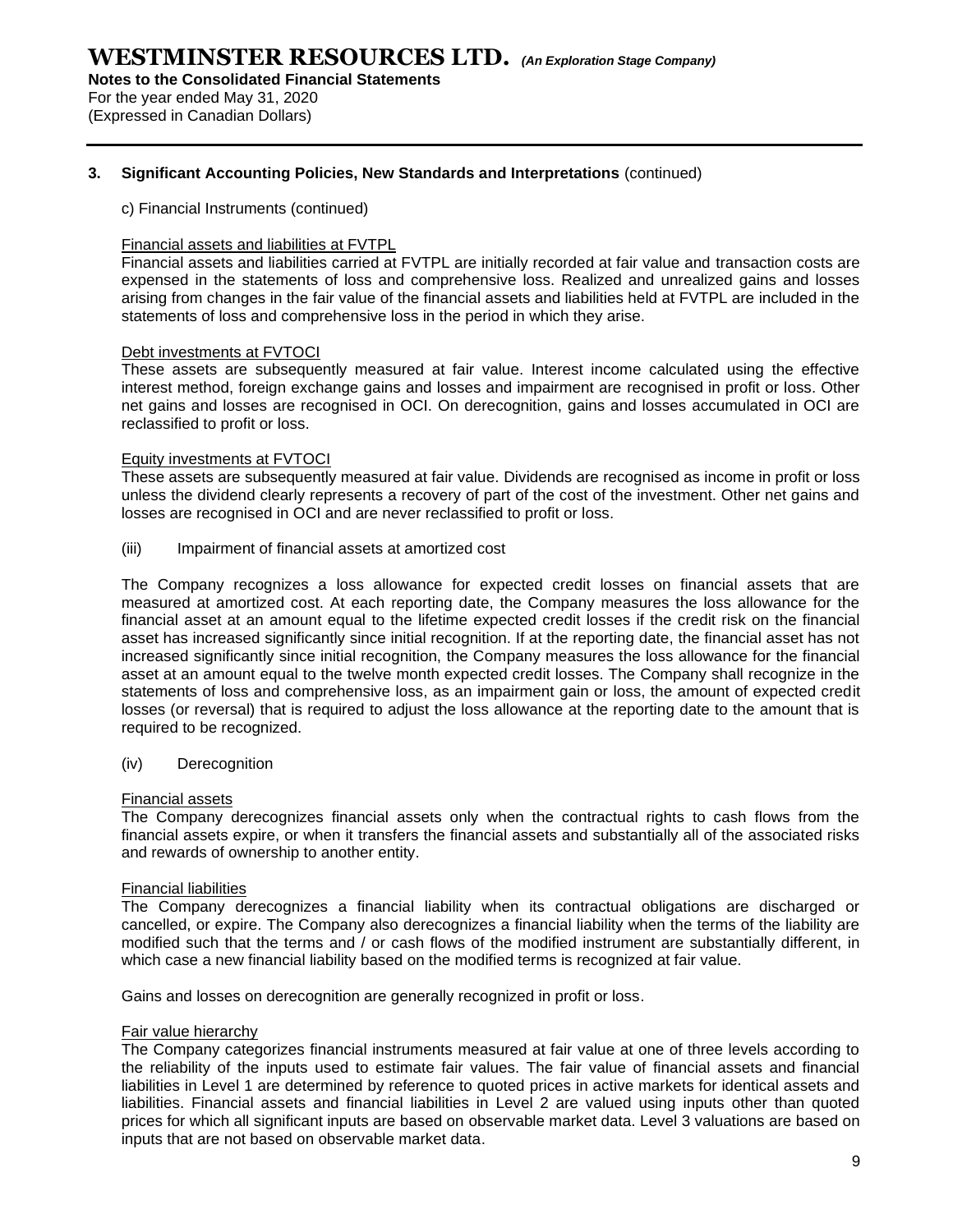(Expressed in Canadian Dollars)

#### **3. Significant Accounting Policies, New Standards and Interpretations** (continued)

c) Financial Instruments (continued)

The Company's measurement of fair value of financial instruments as at May 31, 2020 in accordance with the fair value hierarchy is as follows:

|        |   | Total |    | ∟evel ∶ |        | Level 2                  |         | Level 3 |
|--------|---|-------|----|---------|--------|--------------------------|---------|---------|
| Assets |   |       |    |         |        |                          |         |         |
| Cash   | w | 0,047 | ъD | 10,047  | ጦ<br>ъ | $\overline{\phantom{0}}$ | æ<br>۰D | $\sim$  |

The Company's measurement of fair value of financial instruments as at May 31, 2019 in accordance with the fair value hierarchy is as follows:

|        |   | Total       |   | Level      |   | Level 2                  |    | Level 3                  |
|--------|---|-------------|---|------------|---|--------------------------|----|--------------------------|
| Assets |   |             |   |            | æ |                          | m  |                          |
| Cash   | w | 719<br>9. . | จ | 719<br>ນ.≀ | ъ | $\overline{\phantom{a}}$ | ۰D | $\overline{\phantom{a}}$ |

#### d) Exploration and Evaluation Assets

Once the legal right to explore a property has been acquired, costs directly related to E&E expenditures are recognized and capitalized, in addition to the acquisition costs. These direct expenditures include such costs as materials used, surveying costs, drilling costs and payments made to contractors during the exploration phase. Costs not directly attributable to E&E activities, including general and administrative overhead costs, are expensed in the period in which they occur.

From time to time, the Company may acquire or dispose of properties pursuant to the terms of option agreements. Due to the fact that options are exercisable entirely at the discretion of the optionee, the amounts payable or receivable are not recorded. Option payments are recorded as E&E assets or recoveries when the payments are made or received.

When a project is deemed to no longer have commercially viable prospects to the Company, E&E expenditures in respect of that project are deemed to be impaired. As a result, those E&E expenditures, in excess of estimated recoveries, are written off to profit or loss. The Company assesses E&E assets for impairment when facts and circumstances suggest that the carrying amount of an asset may exceed its recoverable amount.

#### e) Equipment

Equipment is recorded at cost, less accumulated amortization and accumulated impairment losses. These assets are amortized using the following annual rates:

| Office furniture and equipment | 30% declining-balance |
|--------------------------------|-----------------------|
| Computer equipment             | 45% declining-balance |
| Field equipment                | 15% declining-balance |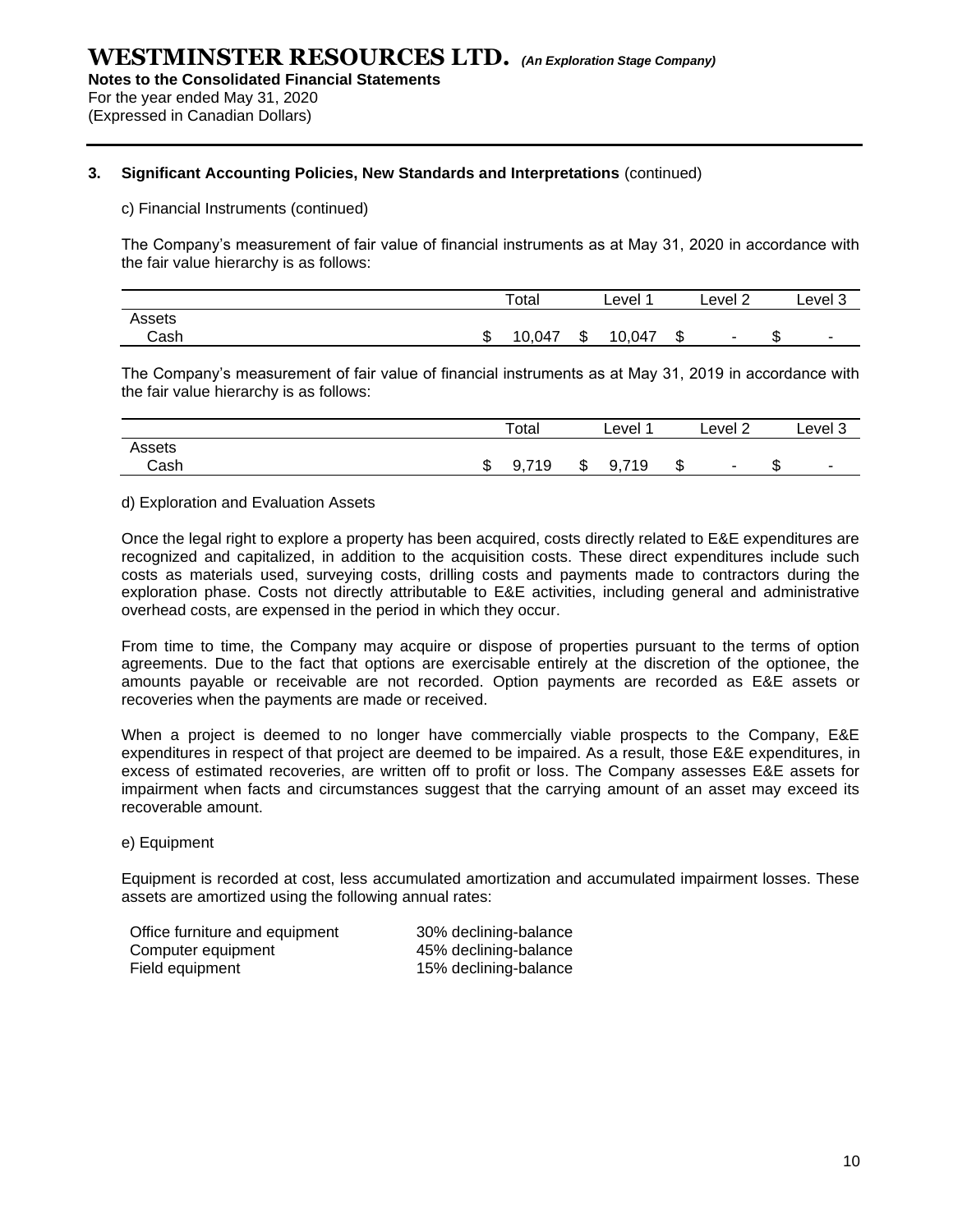For the year ended May 31, 2020 (Expressed in Canadian Dollars)

#### **3. Significant Accounting Policies, New Standards and Interpretations** (continued)

#### f) Impairment of Non-Financial Assets

At the end of each reporting period the carrying amounts of the assets are reviewed to determine whether there is any indication that those assets are impaired. Impairment is recognized when the carrying amount of an asset exceeds its recoverable amount. The recoverable amount is the greater of the asset's fair value less costs to sell and value in use. Fair value is determined as the amount that would be obtained from the sale of the asset in an arm's length transaction between knowledgeable and willing parties. The impairment loss is recognized in profit or loss for the period.

Where an impairment loss subsequently reverses, the carrying amount of the asset is increased to the revised estimate of its recoverable amount, but to an amount that does not exceed the carrying amount had no impairment loss been recognized. A reversal of an impairment loss is recognized in profit or loss.

#### g) Reclamation Obligations

The Company recognizes the fair value of a legal or constructive liability for a reclamation obligation in the period in which it is incurred and when a reasonable estimate of fair value can be made. The carrying amount of the related long-lived asset is increased by the same amount as the liability. Changes in the liability for a reclamation obligation due to the passage of time will be measured by applying an interest method of allocation. The amount will be recognized as an increase in the liability and a financing expense in the statement of comprehensive income/loss. Changes resulting from revisions to the timing or the amount of the original estimate of undiscounted cash flows are recognized as an increase or a decrease to the carrying amount of the liability and the related long-lived asset.

#### h) Share Capital

Financial instruments issued by the Company are classified as equity only to the extent that they do not meet the definition of a financial liability or financial asset. The Company's common shares, share warrants and options are classified as equity instruments. Incremental costs directly attributable to the issue of new shares or options are recognized as a deduction from equity.

#### i) Valuation of Equity Units Issued in Private Placements

Proceeds received on the issuance of units, consisting of common shares and warrants, are first allocated to the fair value of the common shares with any residual value then allocated to warrants. The fair value of the common shares is determined by the closing quoted bid price on the issue date. The balance, if any, is allocated to the attached warrants and recorded in the reserve.

#### j) Share-based Payments

Where equity-settled share options are awarded to employees, the fair value of the options at the date of grant is recognized in profit or loss over the vesting period. Performance vesting conditions are taken into account by adjusting the number of equity instruments expected to vest at each reporting date so that, ultimately, the cumulative amount recognized over the vesting period is based on the number of options that eventually vest. Non-vesting conditions and market vesting conditions are factored into the fair value of the options granted. As long as all other vesting conditions are satisfied, a charge is made irrespective of whether these vesting conditions are satisfied. The cumulative expense is not adjusted for failure to achieve a market vesting condition or where a non-vesting condition is not satisfied.

Where the terms and conditions of options are modified before they vest, the increase in the fair value of the options, measured immediately before and after the modification, is also charged to the profit or loss over the remaining vesting period.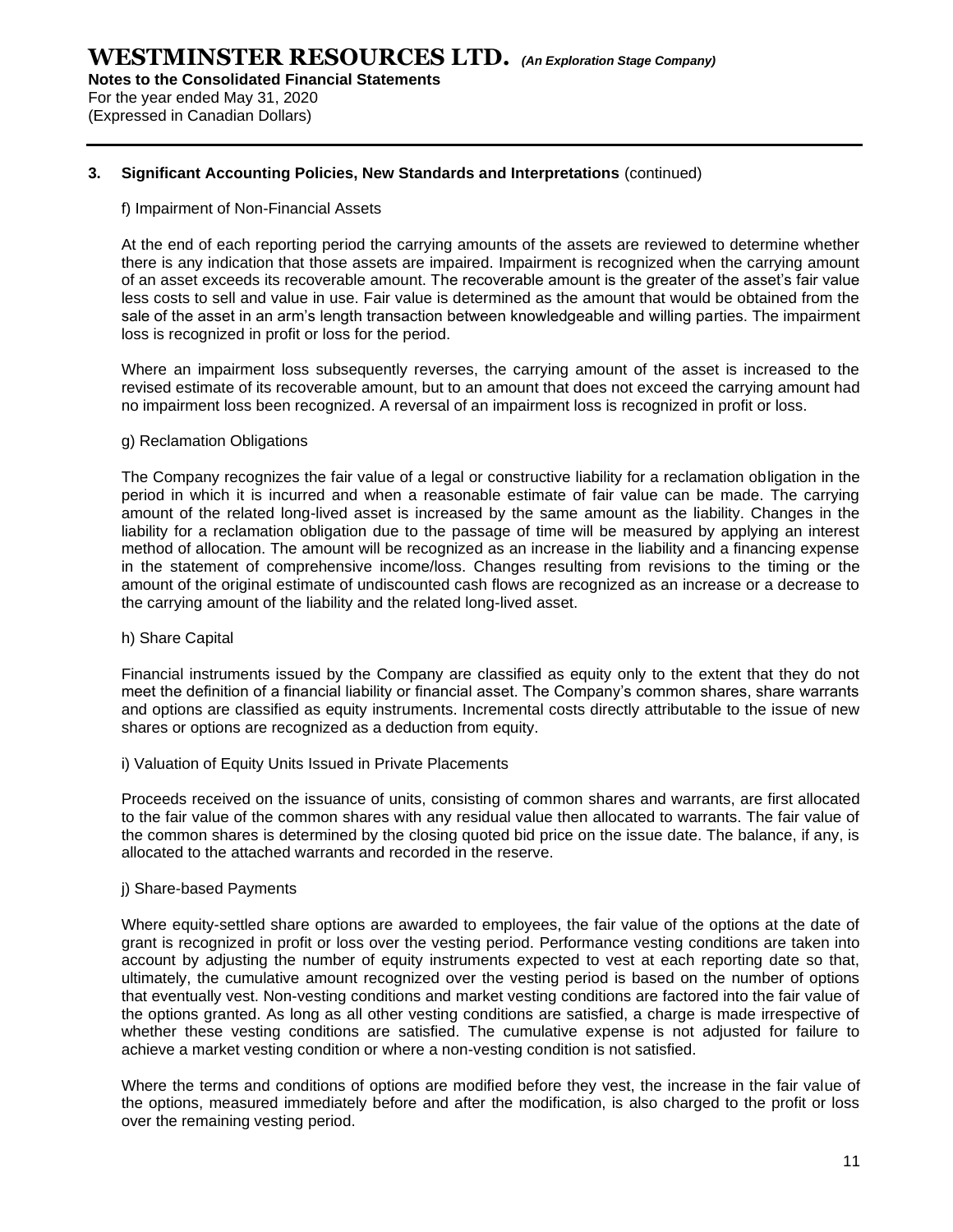**Notes to the Consolidated Financial Statements** For the year ended May 31, 2020

(Expressed in Canadian Dollars)

#### **3. Significant Accounting Policies, New Standards and Interpretations** (continued)

#### j) Share-based Payments (continued)

Where equity instruments are granted to non-employees, they are recorded at the fair value of the goods or services received in profit or loss, unless they are related to the issuance of shares. Amounts related to the issuance of shares are recorded as a reduction of share capital. When the value of goods or services received in exchange for the share-based payment cannot be reliably estimated, the fair value is measured by use of a valuation model.

The expected life used in the model is adjusted, based on management's best estimate, for the effects of nontransferability, exercise restrictions and behavioural considerations.

All equity-settled share-based payments are reflected in share-based reserve, until exercised. Upon exercise, shares are issued from treasury and the amount reflected in reserves is credited to share capital, adjusted for any consideration paid. Where a grant of options is cancelled or settled during the vesting period, excluding forfeitures when vesting conditions are not satisfied, the Company immediately accounts for the cancellation as an acceleration of vesting and recognizes the amount that otherwise would have been recognized for services received over the remainder of the vesting period. Any payment made to the employee on the cancellation is accounted for as the repurchase of an equity interest, except to the extent the payment exceeds the fair value of the equity instrument granted, measured at the repurchase date. Any such excess is recognized as an expense.

#### k) Loss per Share

Basic loss per common share is computed by dividing the net loss for the year by the weighted average number of common shares outstanding for the period. Diluted per share amounts reflect the potential dilution that could occur if securities or other contracts to issue common shares were exercised or converted to common shares. The treasury stock method is used to determine the dilutive effect of stock options and other dilutive instruments. Under the treasury stock method, the weighted average number of common shares outstanding used in the calculation of diluted loss per share assumes that the deemed proceeds received from the exercise of stock options, share purchase warrants and their equivalents would be used to repurchase common shares of the Company at the average market price during the period.

#### l) Income Taxes

The Company follows the asset and liability method of accounting for income taxes. Under this method, deferred tax assets and liabilities are recognized for the future tax consequences attributable to differences between the financial statement carrying amounts of existing assets and liabilities, and their respective tax basis. Deferred tax assets and liabilities are measured using enacted or substantively enacted tax rates expected to apply to taxable income in the years in which those temporary differences are expected to be recovered or settled. The effect on deferred tax assets and liabilities of a change in tax rates is recognized in profit or loss in the period that includes the enactment date. Deferred tax assets also result from unused loss carry-forwards, resource related tax pools and other deductions. A deferred tax asset is recognized for unused tax losses, tax credits and deductible temporary differences to the extent that it is probable that future taxable profits will be available against which they can be utilized. Deferred tax assets are reviewed at each reporting date and are reduced to the extent that it is no longer probable that the related tax benefit will be realized.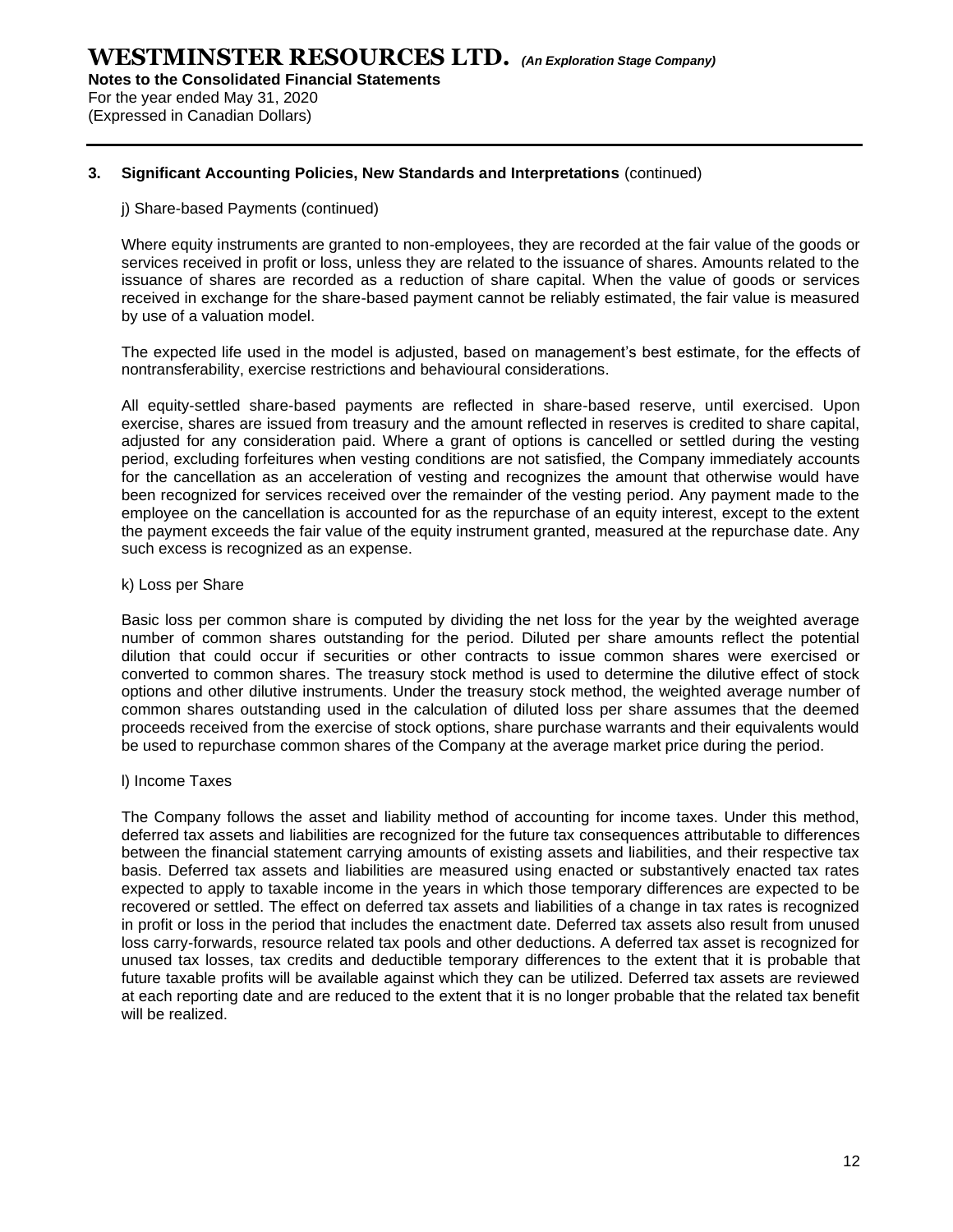**Notes to the Consolidated Financial Statements** For the year ended May 31, 2020

(Expressed in Canadian Dollars)

#### **3. Significant Accounting Policies, New Standards and Interpretations** (continued)

#### m) Foreign Currency Translation

Transactions in currencies other than the functional currency are recorded at the rates of exchange prevailing on the date of the transactions. Monetary assets and liabilities denominated in foreign currencies are translated into Canadian dollars at the rate of exchange prevailing at the statement of financial position date. Non-monetary items are translated at the rate of exchange in effect when the amounts were acquired or obligations incurred. Non-monetary items measured at fair value are reported at the exchange rates in effect at the time of the transaction.

Exchange differences arising from the translations are recorded as a gain or loss on foreign currency translation in profit or loss.

#### n) Provisions

Provisions are recorded when a present legal or constructive obligation exists as a result of past events where it is probable that an outflow of resources embodying economic benefits will be required to settle the obligation, and a reliable estimate of the amount of the obligation can be made.

The amount recognized as a provision is the best estimate of the consideration required to settle the present obligation at the statement of financial position date, taking into account the risk and uncertainties surrounding the obligation. Where a provision is measured using the cash flows estimated to settle the present obligation, its carrying amount is the present value of those cash flows.

o) New Standards and Interpretations

#### *IFRS 16 Leases*

In January 2016, the IASB issued IFRS 16 Leases which replaces the previous leases standard, IAS 17 Leases. IFRS 16 eliminates the classification of leases as either operating leases or finance leases as is required by IAS 17 and, instead, introduces a single lessee accounting model. Lessors continue to classify leases as operating leases or finance leases, and account for those two types of leases differently. IFRS 16 is effective for periods beginning on or after January 1, 2019.

On adoption of IFRS 16, the Company recognized lease liabilities in relation to leases which had previously been classified as operating leases under the principles of IAS 17 Leases. These liabilities were measured at the present value of the remaining lease payments excluding renewal options as they are not expected to be exercised, discounted using the Company's incremental borrowing rate as of June 1, 2019. The weighted average incremental borrowing rate applied to the lease liabilities on June 1, 2019 was 10%.

The following is a reconciliation of total off-balance operating lease commitments at May 31, 2019 to the lease liabilities recognized at June 1, 2019:

| Total operating lease commitments<br>Less: short-term leases             | 322.732<br>$\overline{\phantom{0}}$ |
|--------------------------------------------------------------------------|-------------------------------------|
| Current operating lease liabilities before discounting                   | 322.732                             |
| Discounted using incremental borrowing rate                              | (30, 318)                           |
| Total current lease liabilities recognized under IFRS 16 at June 1, 2019 | 292,414                             |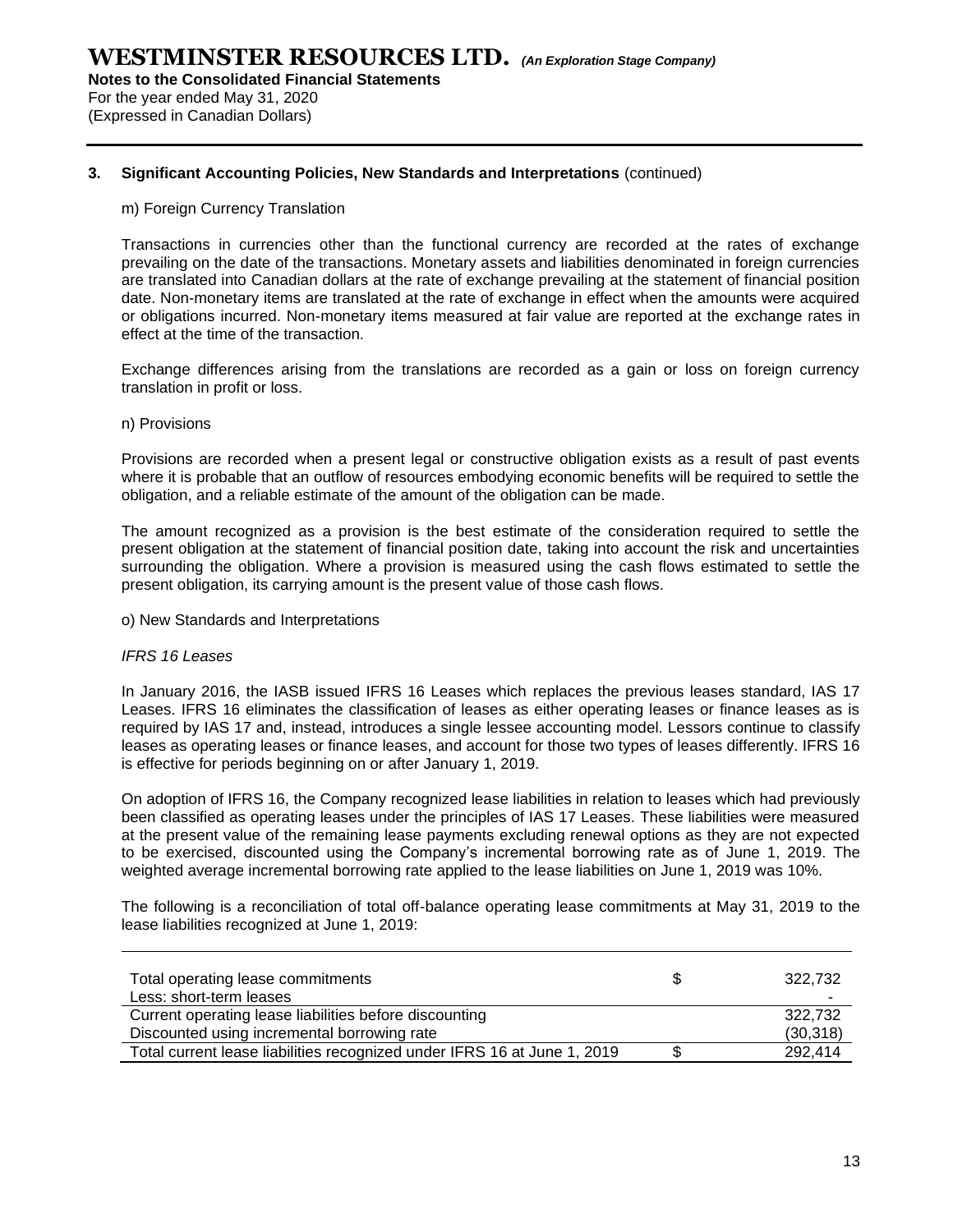For the year ended May 31, 2020 (Expressed in Canadian Dollars)

#### **3. Significant Accounting Policies, New Standards and Interpretations** (continued)

o) New Standards and Interpretations (continued)

#### *IFRS 16 Leases* (continued)

The associated right-of-use asset for the property lease was measured on a retrospective basis as if the new rules had always been applied adjusted by the amount of any prepaid or accrued lease payments and deferred lease inducement relating to that lease recognized in the statement of financial position as at May 31, 2019. There were no onerous lease contracts that would have required an adjustment to the right-ofuse assets to the date of initial application.

The recognized right-of-use asset relates to the lease on the Canadian facilities. The change in accounting policy affected the following items in the statement of financial position on June 1, 2019:

- Right-of-use assets increased by \$292,414
- Lease liabilities increased by \$292,414

In applying IFRS 16 for the first time, the Company used the following practical expedients permitted by the standard:

- reliance on previous assessments on whether leases are onerous
- elected to account for the payments for short-term leases and leases of low-value assets as an expense in the statement of loss on a straight-line basis over the lease term
- the use of hindsight in determining the lease term where the contract contains options to extend or terminate the lease.

For the year ended May 31, 2020 depreciation of the right of use asset was \$152,564. The right of use asset is depreciated on a straight-line basis over the term of the lease.

| Right of use asset, June 1, 2019<br>Depreciation of right of use asset | 292.414<br>(152, 564) |
|------------------------------------------------------------------------|-----------------------|
| Right of use asset, May 31, 2020                                       | 139,850               |

For the year ended May 31, 2020, finance charges on the lease liability were \$22,786. The lease term matures on April 30, 2021.

| Balance at May 31, 2019                                  |   |            |
|----------------------------------------------------------|---|------------|
| Office lease liability recognized on adoption of IFRS 16 |   | 292,414    |
| Office lease payments                                    |   | (166, 613) |
| Accretion                                                |   | 22,786     |
| Balance at May 31, 2020                                  |   | 148,587    |
|                                                          |   |            |
|                                                          |   |            |
| Current lease liability                                  | S | 148,587    |
| Long-term lease liability                                |   |            |
| Total office lease liability at May 31, 2020             |   | 148.587    |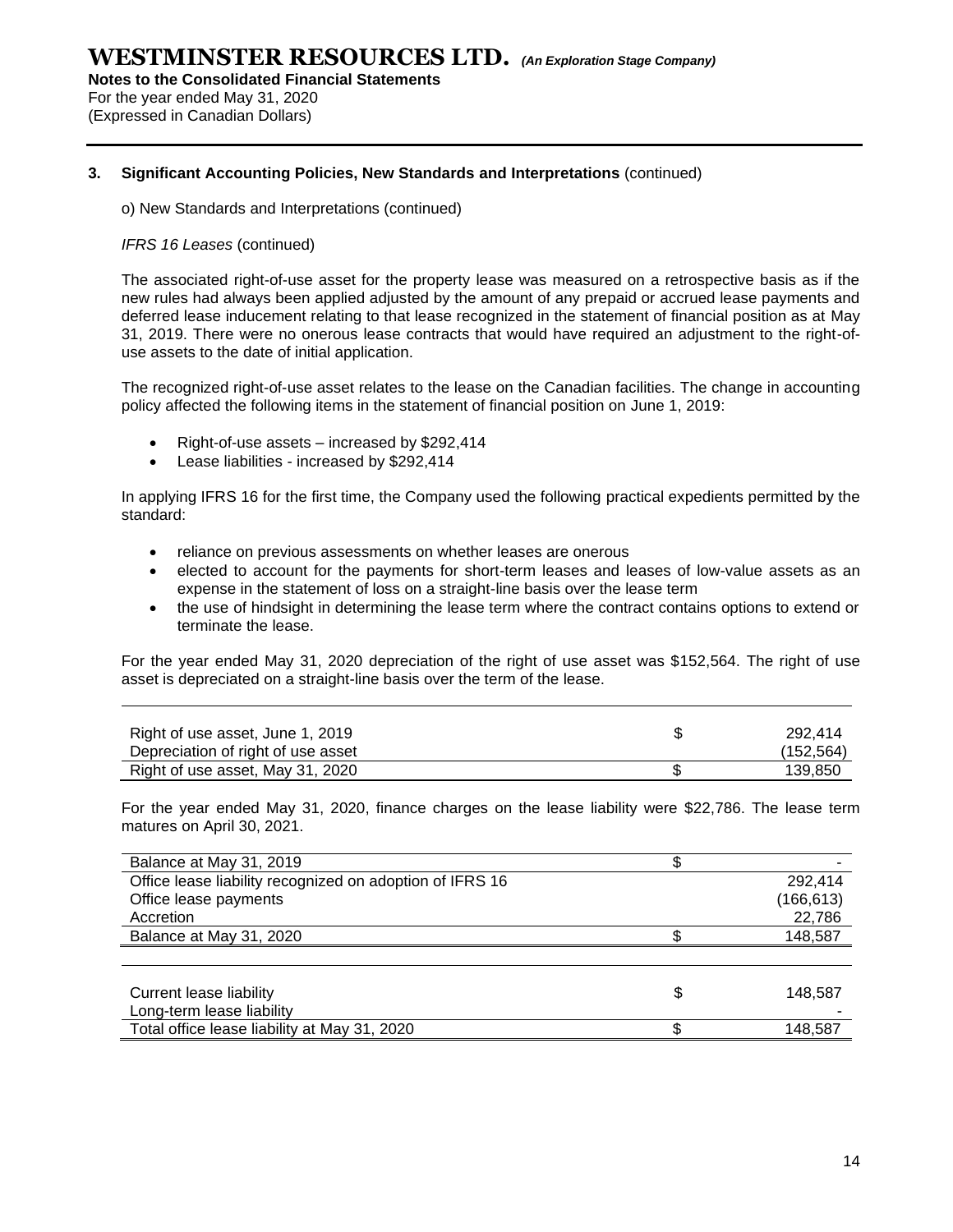For the year ended May 31, 2020 (Expressed in Canadian Dollars)

#### **4. Exploration and Evaluation Assets**

The Company's interests in exploration and evaluation assets are located in Sonora, Mexico, Peru and Saskatchewan, Canada. The following table outlines the expenditures for the years ended May 31, 2019 and 2020:

|                                   | Balance as at   |             | Balance as at                    |                | Balance as at   |
|-----------------------------------|-----------------|-------------|----------------------------------|----------------|-----------------|
|                                   | May 31, 2018    |             | Additions May 31, 2019 Additions |                | May 31, 2020    |
| El Cobre Project, Sonora, Mexico: |                 |             |                                  |                |                 |
| Acquisition costs                 | \$<br>151,731   | \$          | \$<br>151,731                    | \$             | \$<br>151,731   |
| <b>Exploration expenditures</b>   |                 |             |                                  |                |                 |
| Property maintenance              | 396,562         | 24,273      | 420,835                          |                | 420,835         |
| Assays and reports                | 109,514         |             | 109,514                          |                | 109,514         |
| Consulting and engineering        | 339,644         | 15,000      | 354,644                          |                | 354,644         |
| Drilling                          | 329,642         |             | 329,642                          |                | 329,642         |
| Field expenses                    | 672,809         |             | 672,809                          |                | 672,809         |
| Geology and geophysics            | 349,729         |             | 349,729                          |                | 349,729         |
| Travel                            | 82,946          |             | 82,946                           |                | 82,946          |
| Write-down                        | (794, 070)      | (1,677,780) | (2,471,850)                      |                | (2,471,850)     |
|                                   | 1,638,507       | (1,638,507) |                                  |                |                 |
| Ilo Norte/Ilo Este Project, Peru: |                 |             |                                  |                |                 |
| Acquisition costs                 | 219,525         | 2,872,779   | 3,092,304                        | 26,506         | 3,118,810       |
| <b>Exploration expenditures</b>   |                 |             |                                  |                |                 |
| Consulting and engineering        | 19,470          | 62,160      | 81,630                           |                | 81,630          |
| Write-down                        |                 | (84, 101)   | (84, 101)                        |                | (84, 101)       |
|                                   | 238,995         | 2,850,838   | 3,089,833                        | 26,506         | 3,116,339       |
| La Ronge, Saskatchewan:           |                 |             |                                  |                |                 |
| Acquisition costs                 |                 | 70,000      | 70,000                           | $\blacksquare$ | 70,000          |
|                                   |                 | 70,000      | 70,000                           | $\blacksquare$ | 70,000          |
|                                   |                 |             |                                  |                |                 |
|                                   | \$<br>1,877,502 | \$1,282,331 | \$3,159,833                      | \$26,506       | \$<br>3,186,339 |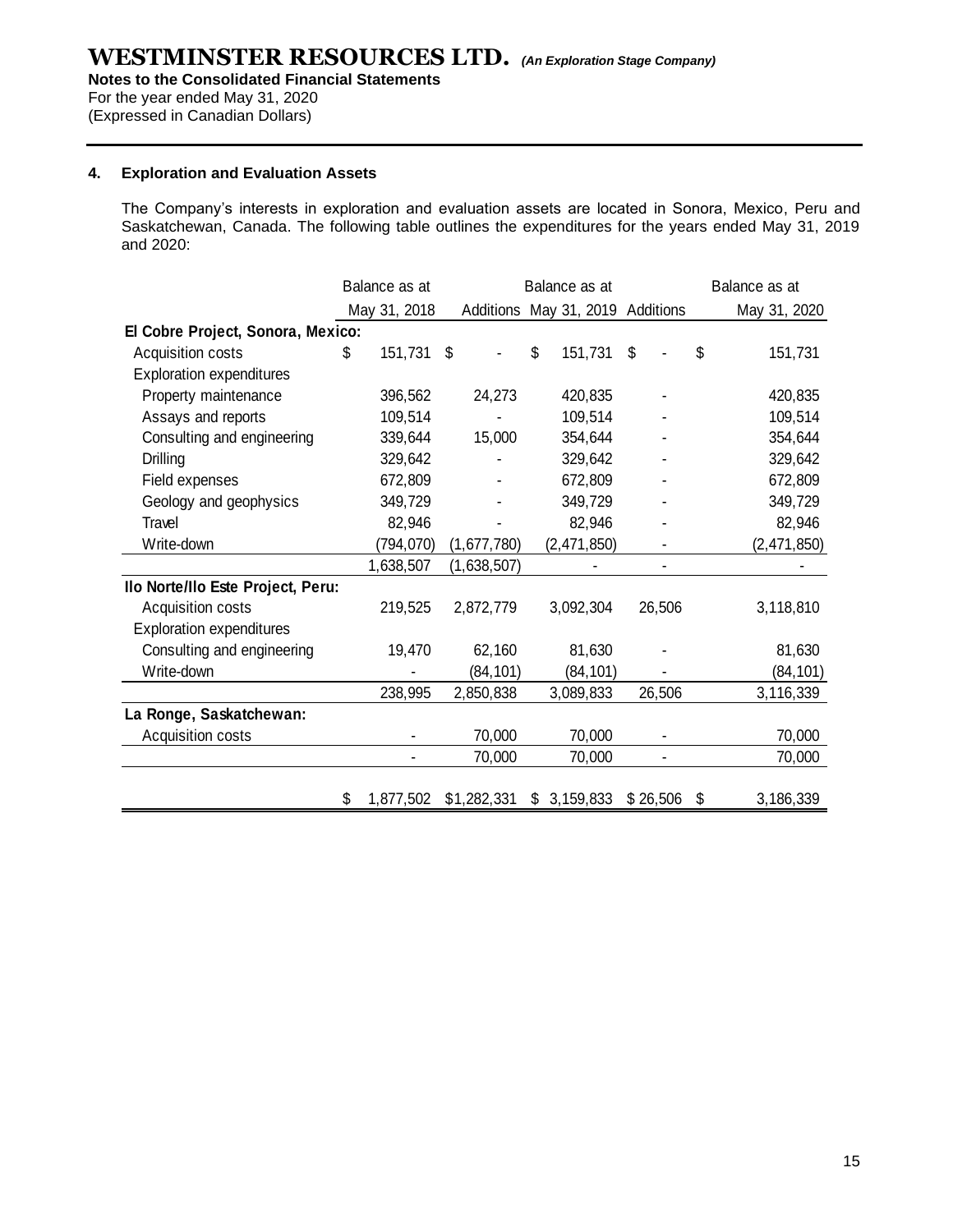For the year ended May 31, 2020 (Expressed in Canadian Dollars)

#### **4. Exploration and Evaluation Assets** (continued)

#### **a) Ilo Norte and Ilo Este, Peru**

The Company signed an agreement dated February 6, 2018 with Latin Resources Limited ("Latin") to acquire a 100% interest in a portfolio of concessions in southern Peru. This transaction closed in July 2018.

The consideration is as follows:

As consideration, during the year ended May 31, 2019, the Company issued 3,800,000 common shares with a fair value of \$2,470,000, which were placed in voluntary escrow and held until the concessions have been transferred to the Company or its subsidiary, but shall be released from escrow as follows:

- 200,000 shares will be released 6 months from the date of the sale agreement (released);
- 600,000 shares will be released 12 months from the date of the sale agreement (released); and
- 3,000,000 shares will be released 18 months from the date of the sale agreement (released).

Further consideration is as follows:

- A lump sum cash payment of US\$150,000 (\$189,525 paid) on the signing of the sale agreement; and
- A final payment of US\$100,000 (\$135,263 included in accrued liabilities) on the 12-month anniversary of the signing of the sale agreement.

The shares were issued on November 15, 2018.

In connection with the agreement, 190,000 shares with a fair value of \$123,500 were issued as finders fees on January 7, 2019 with a market value of \$123,500.

In September 2019, Latin extended the due date of the final payment of US\$100,000 to June 30, 2020 and then again to September 30, 2020. Subsequent to May 31, 2020, the payment was extended further to October 31, 2020.

During the year ended May 31, 2019, the Company did not renew certain claims and recorded a write down of \$84,801.

#### **b) La Ronge, Saskatchewan**

During the year ended May 31, 2019, the Company earned a 50% interest in two mineral claims located in the La Ronge district of Saskatchewan by issuing 400,000 common shares with a fair value of \$70,000. The Company has the option to earn an additional 30% in the property by making the following payments:

|                                | Number of<br><b>Common</b><br><b>Shares</b> | <b>Exploration</b><br><b>Expenditures</b> | Ownership<br><b>Interest</b> |  |
|--------------------------------|---------------------------------------------|-------------------------------------------|------------------------------|--|
| On or before December 11, 2020 | 400,000                                     | \$<br>100.000                             | 10%                          |  |
| On or before December 11, 2021 | -                                           | 100,000                                   | 10%                          |  |
| On or before December 11, 2022 | -                                           | 200,000                                   | 10%                          |  |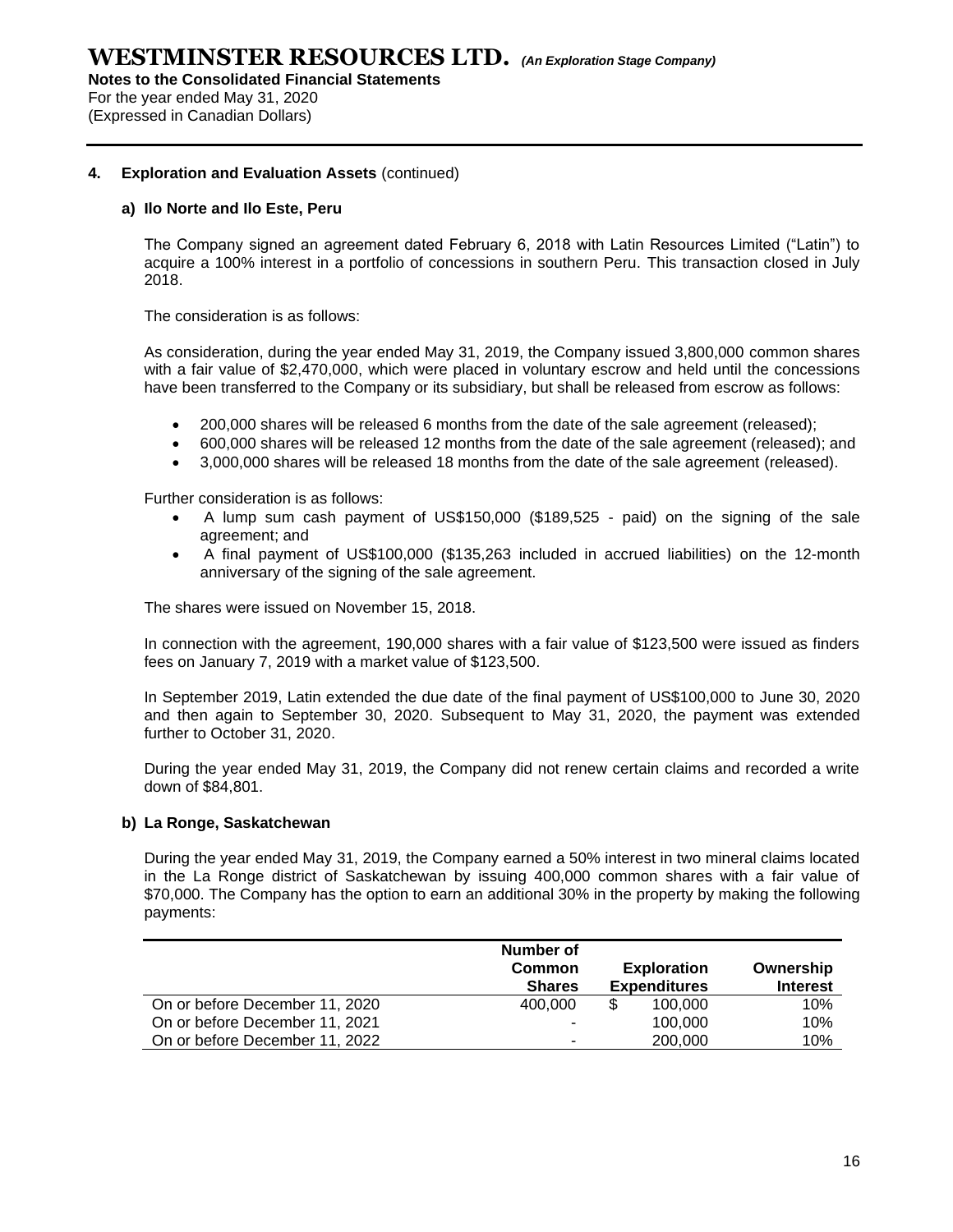**Notes to the Consolidated Financial Statements**

For the year ended May 31, 2020 (Expressed in Canadian Dollars)

#### **5. Share Capital and Reserves**

#### *a) Authorized*

The Company is authorized to issue an unlimited number of common shares without par value.

#### *b) Private Placements and Share Issuances*

During the year ended May 31, 2020, the Company did not have any share activities.

During the year ended May 31, 2019, the Company:

- i) issued 3,800,000 common shares with a fair value of \$2,470,000 pursuant to the acquisition of the Ilo Norte and Ilo Este properties and issued 190,000 common shares with a fair value of \$123,500 which were issuable as finders' fees pursuant to the acquisition (Note 4).
- ii) issued 400,000 common shares pursuant to the La Ronge acquisition with a fair market value of \$70,000 (Note 4).
- *c) Stock Options*

The Company has a stock option plan (the "Plan") in place that allows for the reservation of common shares issuable under the Plan to a maximum of 10% of the number of issued and outstanding common shares of the Company at any given time. The exercise price of any stock option granted under the plan may not be less than the closing price of the Company's shares on the last business day immediately preceding the date of grant.

A summary of the status of the Company's stock options as at May 31, 2020 is presented below:

|          |              |           |                   |                                     | Remaining                |                |  |
|----------|--------------|-----------|-------------------|-------------------------------------|--------------------------|----------------|--|
| Exercise | Balance at   |           | Balance at Expiry |                                     | contractual              | Number of      |  |
| Price    | June 1, 2019 | Expired   | May 31, 2020 Date |                                     | life in years            | options vested |  |
| 1.55     | 270,000      | (270,000) |                   | August 10, 2019                     |                          |                |  |
| Totals:  | 270,000      | (270,000) |                   |                                     | $\overline{\phantom{0}}$ |                |  |
|          | 1.55         | 1.55      |                   | Weighted average exercise prices \$ |                          |                |  |

A summary of the status of the Company's stock options as at May 31, 2019 is presented below:

| Exercise | Balance at   |         | Balance at Expiry |                                  | contractual   | Number of      |
|----------|--------------|---------|-------------------|----------------------------------|---------------|----------------|
| Price    | June 1, 2018 | Expired | May 31, 2019 Date |                                  | life in years | options vested |
| \$2.50   | 9.000        | (9,000) |                   | March 31, 2019                   |               |                |
| 1.55     | 270,000      | -       |                   | 270,000 August 10, 2019          | 0.19          | 270,000        |
| Totals:  | 279,000      | (9,000) | 270,000           |                                  | 0.19          | 270,000        |
|          | .58          | 2.50    | 1.55              | Weighted average exercise prices |               | 1.55           |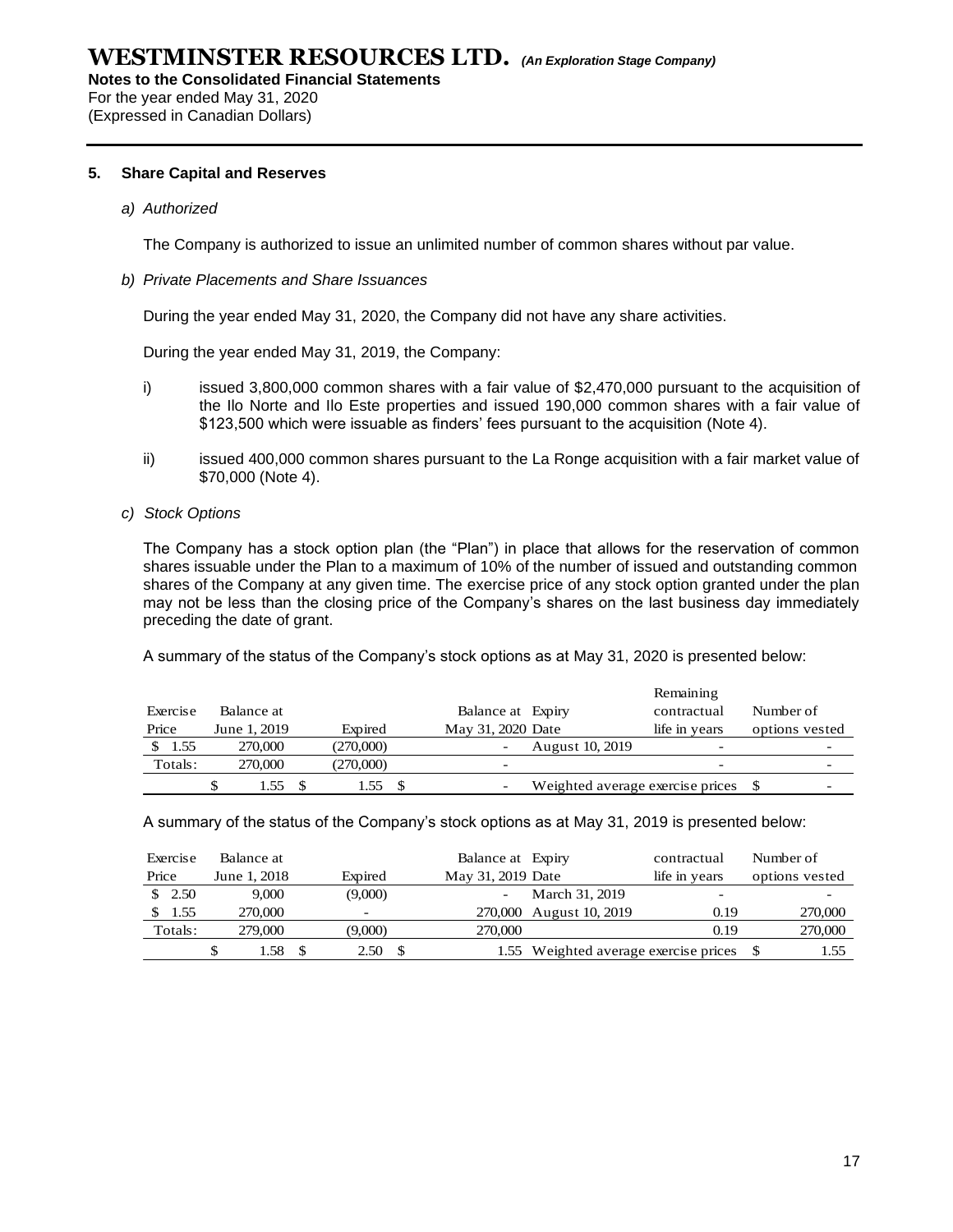For the year ended May 31, 2020 (Expressed in Canadian Dollars)

#### **5. Share Capital and Reserves** (continued)

#### *d) Share Purchase Warrants*

|          |      |              |      |                          | Remaining                             |                          |
|----------|------|--------------|------|--------------------------|---------------------------------------|--------------------------|
| Exercise |      | Balance at   |      |                          | Balance at Expiry<br>contractual      |                          |
| Price    |      | June 1, 2019 |      | Expired                  | May 31, 2020 Date<br>life in years    |                          |
|          | 0.80 | 1,630,000    |      | $\overline{\phantom{a}}$ | 1,630,000 May 24, 2022                | 1.98                     |
|          | 0.80 | 774,000      |      |                          | 774,000 June 15, 2022                 | 2.04                     |
|          | 1.75 | 802,000      |      | (802,000)                | August 11, 2019                       | $\overline{\phantom{a}}$ |
|          |      | 3,206,000    |      | (802,000)                | 2.404,000                             | 2.00                     |
|          |      | 1.04         | - \$ | 1.75                     | 0.80 Weighted average exercise prices |                          |

As at May 31, 2020, all of the above warrants were exercisable.

| Exercise |      | Balance at   |         |          | Balance at Expiry |                                       | contractual   |
|----------|------|--------------|---------|----------|-------------------|---------------------------------------|---------------|
| Price    |      | June 1, 2018 | Expired |          | May 31, 2019 Date |                                       | life in years |
|          | 0.80 | 1,630,000    |         |          |                   | 1,630,000 May 24, 2022                | 2.99          |
|          | 0.80 | 774,000      |         |          |                   | 774,000 June 15, 2022                 | 3.05          |
| \$       | 1.75 | 802,000      |         |          |                   | 802,000 August 11, 2019               | 0.20          |
|          | 1.75 | 35,000       |         | (35,000) |                   | November 15, 2018                     |               |
|          |      | 3,241,000    |         | (35,000) | 3.206.000         |                                       | 2.30          |
|          |      | 1.04         |         | 1.75     |                   | 1.04 Weighted average exercise prices |               |

#### **6. Related Party Transactions**

Key management personnel are persons responsible for planning, directing and controlling the activities of the entity, and include all directors and officers. Key management compensation during the year ended May 31, 2020 and 2019 were as follows:

|                     | Year ended      |   | Year ended     |
|---------------------|-----------------|---|----------------|
|                     | 2020<br>Mav 31. |   | 2019<br>Mav 31 |
| Short-term benefits | 163.355         | w | 289,897        |

Included in short term benefits are the following:

- (i) \$30,000 (2019 \$120,000) in management fees paid or accrued to a company controlled by Jason Cubitt, the Company's Chief Executive Officer.
- (ii) \$4,355 (2019 \$Nil) in consulting fees paid or accrued to Rachel Chae, the Company's Chief Financial Officer.
- (iii) \$41,500 (2019 \$57,750) in consulting fees paid or accrued to a company controlled by Alain Voisin, the Company's former Chief Financial Officer.
- (iv) \$Nil (2019 \$59,647) in consulting fees recorded under E&E assets paid to Kerry Griffin, the former Vice President, Exploration.
- (v) \$60,000 (2019 \$52,500) in director fees accrued to Christopher Gale, a director of the Company.
- (vi) \$30,000 (2019 \$70,000) in consulting fees paid or accrued to a company formerly controlled by Jason Cubitt, the Company's Chief Executive Officer.

Included in accounts receivable is \$117,455 (2019 - \$148,955) receivable from Jaxon Mining Inc., a Company which formerly had a shared Chief Financial Officer and shared directors, for former shared office space and administrative expenses. During the year ended May 31, 2020, the Company received \$31,500 (2019 - \$16,731) from Jaxon Mining Inc. for former shared office and administrative expenses.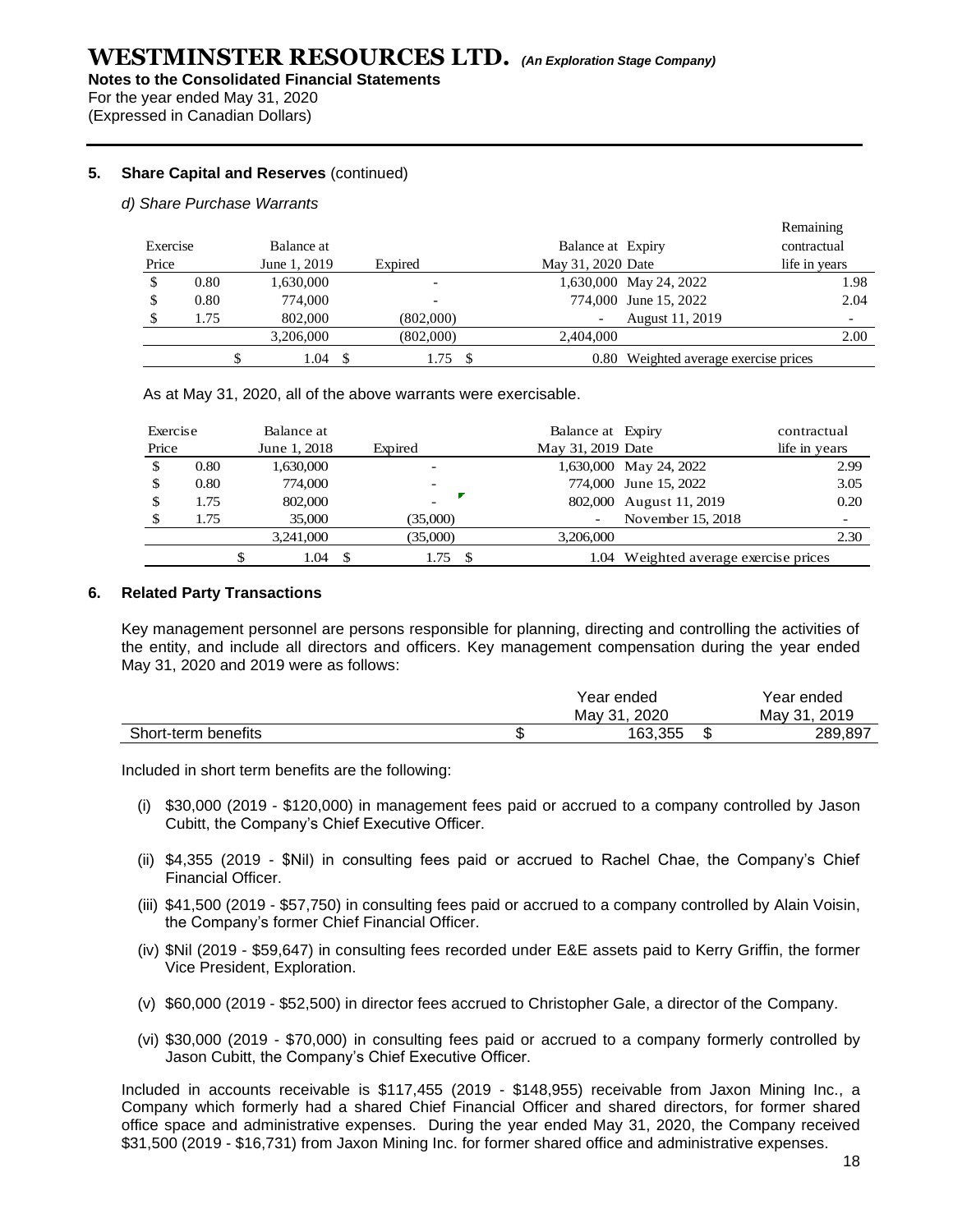#### **6. Related Party Transactions** (continued)

Included in accounts payable and accrued liabilities is \$198,598 (2019 - \$222,800) in key management compensation payable to directors, officers and a former officer.

Included in accounts payable and accrued liabilities is \$314,606 (2019 - \$279,359) due to Latin Resources Limited, a company with a common director.

The optionor of the La Ronge, Saskatchewan property described in Note 4(b) is a company with a common director.

#### **7. Equipment**

|                                | <b>Office</b> |              |           |          |
|--------------------------------|---------------|--------------|-----------|----------|
|                                | furniture and | <b>Field</b> | Computer  |          |
|                                | equipment     | equipment    | equipment | Total    |
|                                | $-$ \$ -      | - \$ -       | $-$ \$ -  | $-$ \$ - |
| Cost:                          |               |              |           |          |
| Balance, May 31, 2019 and 2018 | 94,962        | 74,353       | 26,428    | 195,743  |
| Additions                      |               |              |           |          |
| Balance, May 31, 2020          | 94,962        | 74,353       | 26,428    | 195.743  |
|                                |               |              |           |          |
| Accumulated amortization:      |               |              |           |          |
| Balance, May 31, 2018          | 91,606        | 59,381       | 23,525    | 174,512  |
| Charge for the year            | 1.007         | 2,246        | 1.306     | 4,559    |
| Balance, May 31, 2019          | 92,613        | 61,627       | 24,831    | 179,071  |
| Charge for the year            | 705           | 1,909        | 718       | 3,332    |
| Balance, May 31, 2020          | 93,318        | 63,536       | 25,549    | 182,403  |
|                                |               |              |           |          |
| Net book value:                |               |              |           |          |
| Balance, May 31, 2019          | 2,349         | 12,726       | 1,597     | 16,672   |
| Balance, May 31, 2020          | 1,644         | 10,817       | 879       | 13,340   |
|                                |               |              |           |          |

#### **8. Short-Term Borrowing**

The Company has entered into arrangements with four lenders to provide funds on a short-term basis.

The arrangement with the first arm's length lender is for up to \$16,000, repayable on demand, with an annual interest rate of 5%. As at May 31, 2020, the amount of \$16,588 including accrued interest was outstanding.

The arrangement with the second arm's length lender is for an amount of \$26,506, repayable on demand with no provision for interest and preferred creditor status. As at May 31, 2020, the amount of \$Nil was outstanding. During the year ended May 31, 2020, the loan of \$26,506 was assigned to Ore Capital Partners Ltd., a company formerly controlled by Jason Cubitt, the Company's Chief Executive Officer.

The arrangement with the third lender is with Ore Capital Partners Ltd., a company formerly controlled by Jason Cubitt, the Company's Chief Executive Officer, for an amount of \$24,510, repayable on demand with no provision for interest. As at May 31, 2020, a total of \$51,016 was outstanding.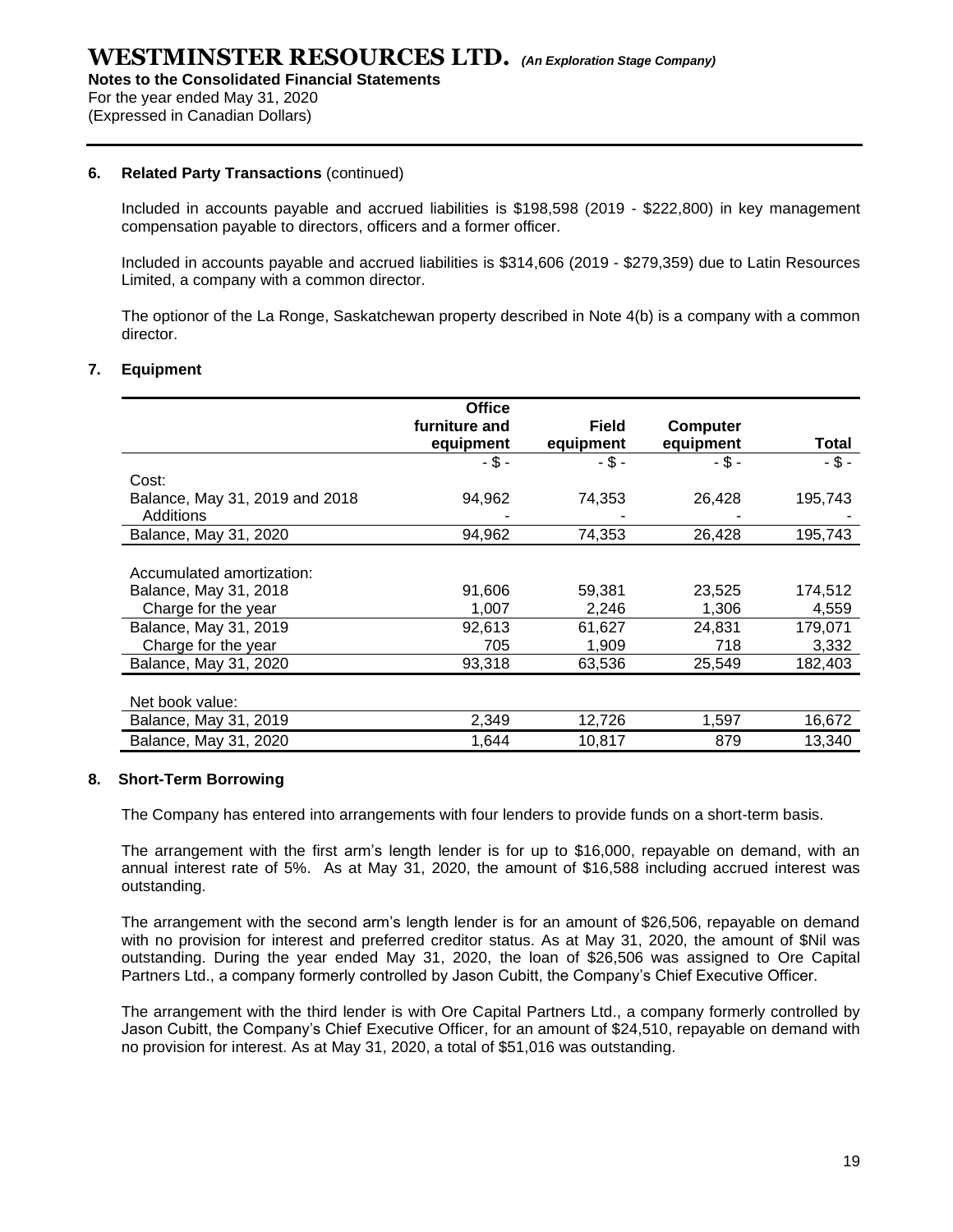#### **8. Short-Term Borrowing** (continued)

On September 12, 2019, as amended October 21, 2019, an arrangement was entered into with a fourth arm's length lender to provide funds of up to \$100,000, repayable on demand, with an annual interest rate of 10%, and preferred creditor status. As at May 31, 2020, the amount of \$76,614 including accrued interest was outstanding. Subsequent to the year ended May 31, 2020, the Company received additional \$35,500.

As at May 31, 2020, a combined total of \$144,218 in short-term borrowing including accrued interest was outstanding.

#### **9. Management of Capital**

The Company's objectives when managing capital are to safeguard the Company's ability to continue as a going concern in order to pursue the sourcing and exploration of its resource property. The Company does not have any externally imposed capital requirements to which it is subject.

The Company considers the aggregate of its share capital, reserves and deficit as capital. The Company manages the capital structure and makes adjustments to it in light of changes in economic conditions and the risk characteristics of the underlying assets. To maintain or adjust the capital structure, the Company may attempt to issue new shares or dispose of assets or adjust the amount of cash. The strategy is unchanged from prior year.

#### **10. Financial Instruments and Financial Risk**

The Company's financial instruments consist of cash, accounts receivable, accounts payable and accrued liabilities, and short-term borrowing. The fair values of these financial instruments approximate their carrying values.

An entity classifies fair value measurements using a fair value hierarchy that reflects the significance of the inputs used in making the measurement. The fair value hierarchy has the following levels:

Level 1 - quoted prices (unadjusted) in active markets for identical assets or liabilities;

Level 2 - inputs other than quoted prices included in Level 1 that are observable for the asset or liability, either directly (i.e. as prices) or indirectly (i.e. derived from prices); and

Level 3 - inputs for the asset or liability that are not based on observable market data (unobservable inputs).

Fair Value of Financial Instruments

The Company's financial assets include cash and are classified as Level 1. The carrying value of the remaining financial instruments approximates their fair values due to the relatively short periods of maturity of these instruments.

Financial risk management objectives and policies

The risks associated with the Company's financial instruments and the policies on how to mitigate these risks are set out below.

Management manages and monitors these exposures to ensure appropriate measures are implemented on a timely and effective manner.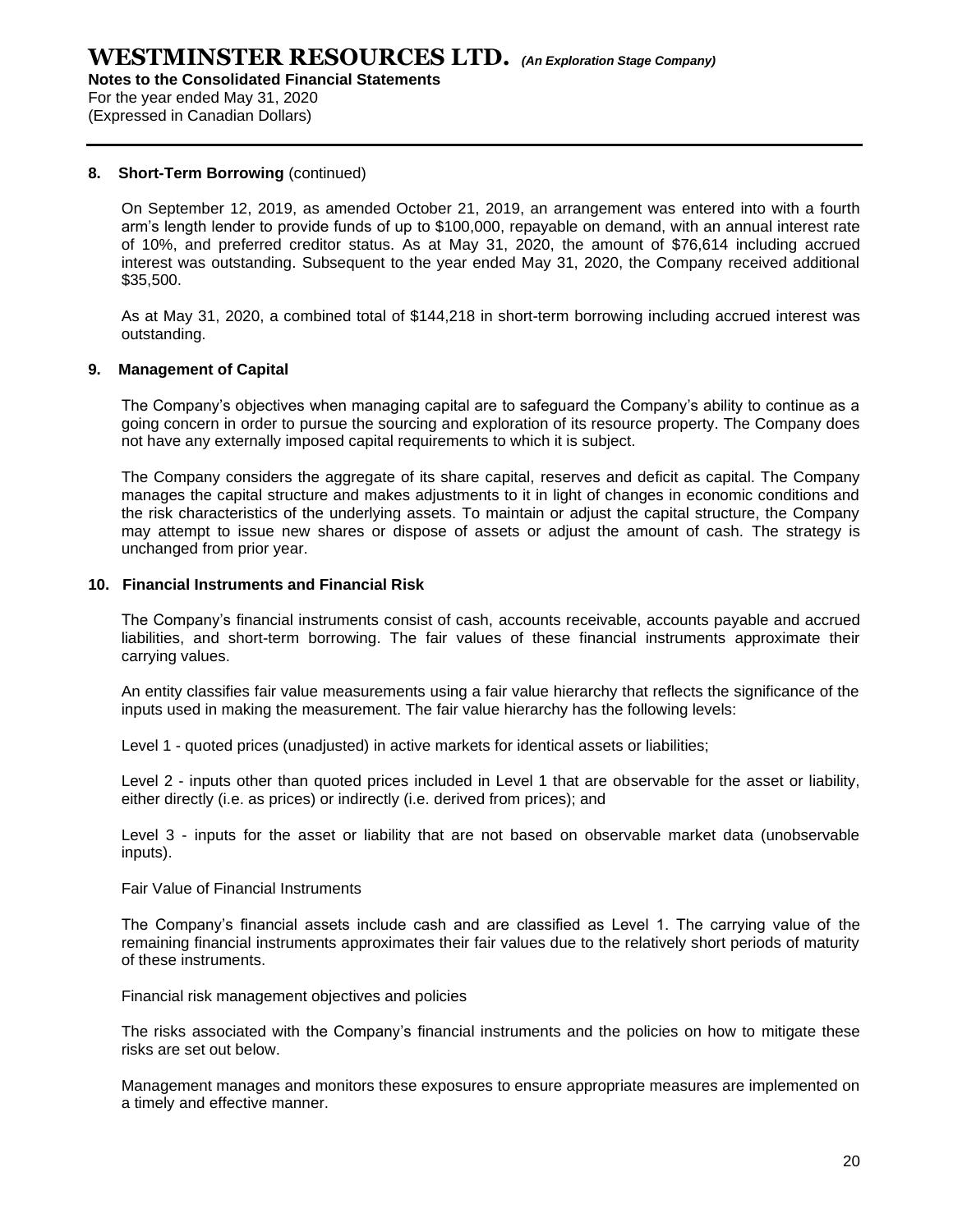For the year ended May 31, 2020 (Expressed in Canadian Dollars)

#### **10. Financial Instruments and Financial Risk** (continued)

#### Currency risk

The Company's expenses are denominated in Canadian dollars. The Company's corporate office is based in Canada and current exposure to exchange rate fluctuations is minimal.

The Company does not have any significant foreign currency denominated monetary liabilities.

The Company is exposed to currency risk to the extent that expenditures incurred by the Company are denominated in currencies other than the Canadian dollar (primarily Mexican pesos). The Company does not manage currency risk through hedging or other currency management tools.

The Company's net exposure to foreign currency risk is as follows:

|                  | May 31, 2020<br><b>US Dollars</b> |            | May 31, 2019<br><b>US Dollars</b> |           | May 31, 2020<br><b>Mexican Pesos</b> | May 31, 2019<br><b>Mexican Pesos</b> |            |
|------------------|-----------------------------------|------------|-----------------------------------|-----------|--------------------------------------|--------------------------------------|------------|
| Cash             |                                   | 21         |                                   | 121       |                                      |                                      | ۰          |
| Accounts payable |                                   | (231, 863) |                                   | (213,962) | (511, 559)                           |                                      | (511, 559) |
| Net              |                                   | (231, 842) |                                   | (213,841) | (511, 559)                           |                                      | (511, 559) |

Interest rate risk

The Company is exposed to interest rate risk on the variable rate of interest earned on bank deposits. The fair value interest rate risk on bank deposits is insignificant as the deposits are short-term.

The Company has not entered into any derivative instruments to manage interest rate fluctuations.

(i) Credit risk

Credit risk is the risk of loss associated with the counterparty's inability to fulfill its payment obligations. Financial instruments that potentially subject the Company to concentrations of credit risks consist principally of cash. To minimize the credit risk the Company places these instruments with a high quality financial institution.

(ii) Liquidity risk

Liquidity risk is the risk that the Company will not be able to meet its financial obligations as they fall due. The Company has a planning and budgeting process in place to help determine the funds required to support the Company's normal operating requirements on an ongoing basis. The Company ensures that there are sufficient funds to meet its short-term business requirements, taking into account its anticipated cash flows from operations and its holdings of cash.

As at May 31, 2020, the cash balance of \$10,047 (2018 - \$9,719) would not be sufficient to meet the cash requirements for the Company's administrative overhead, maintaining its E&E assets and continuing with its exploration programs in the following twelve months. The Company will be required to raise additional capital in the future to fund its operations. Liquidity risk is assessed as high.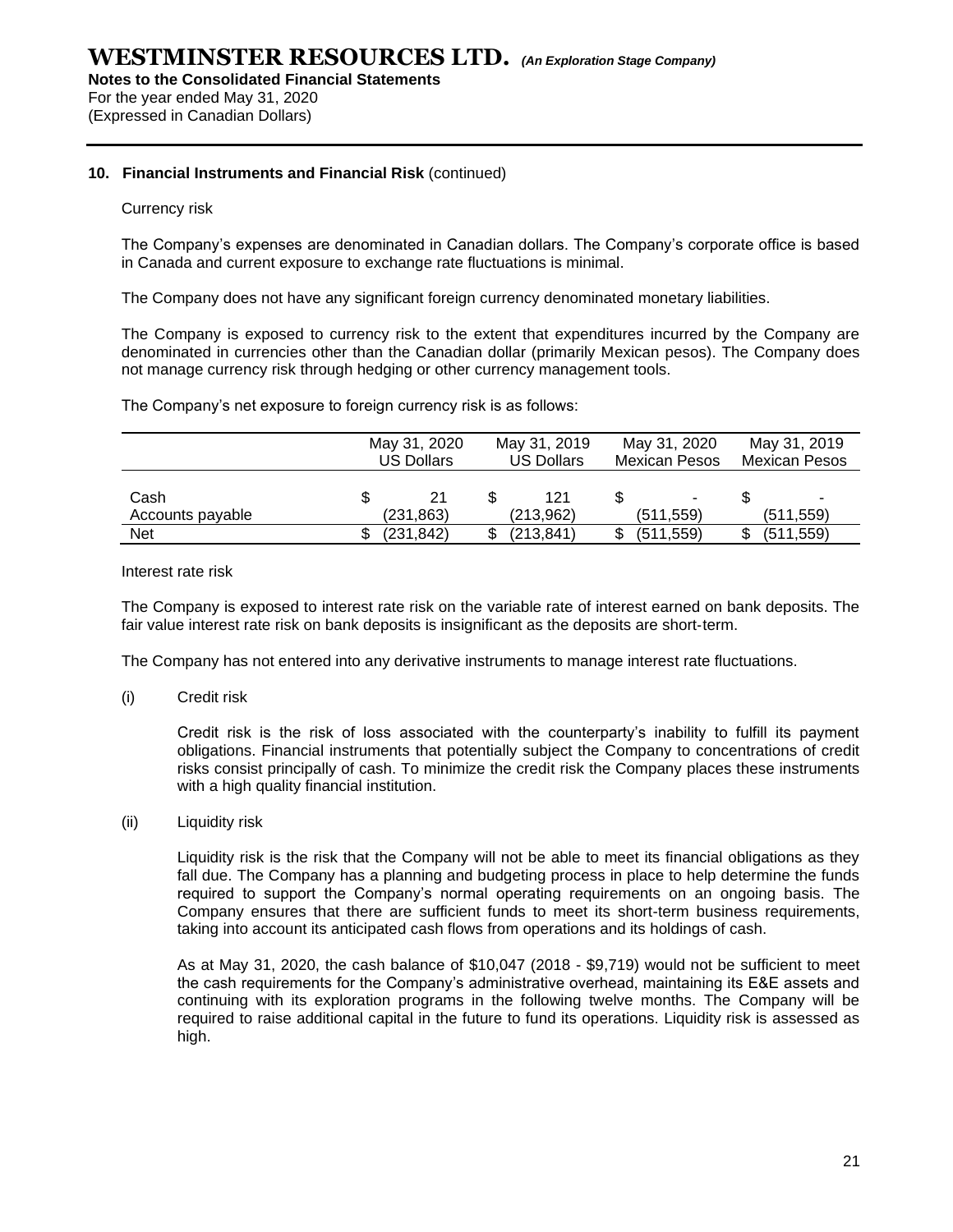For the year ended May 31, 2020 (Expressed in Canadian Dollars)

#### **10. Financial Instruments and Financial Risk** (continued)

Interest rate risk (continued)

#### (ii) Liquidity risk (continued)

The following is an analysis of the contractual maturities of the Company's non-derivative financial liabilities at May 31, 2020:

|                                                               | Within<br>60 days |                               |    | <b>Between</b><br>$61-90$ days |    | More than<br>90 days |  |
|---------------------------------------------------------------|-------------------|-------------------------------|----|--------------------------------|----|----------------------|--|
| Accounts payable<br>Accrued liability<br>Short-term borrowing | \$                | 410.798<br>972.661<br>144.218 | \$ | ۰<br>۰<br>۰                    | \$ | ۰<br>۰<br>۰          |  |
|                                                               |                   | 1.527.677                     | \$ | ۰                              | ъD |                      |  |

The following is an analysis of the contractual maturities of the Company's non-derivative financial liabilities at May 31, 2019:

|                                              | Within<br>60 days |                    |    | <b>Between</b><br>61-90 days | More than<br>90 days |                          |
|----------------------------------------------|-------------------|--------------------|----|------------------------------|----------------------|--------------------------|
| Accounts payable<br><b>Accrued liability</b> | \$                | 442.988<br>603,013 |    | ۰<br>$\blacksquare$          | ን                    |                          |
|                                              | ۰D                | 1,046,001          | \$ | ۰                            | æ                    | $\overline{\phantom{0}}$ |

#### Market Risk

Market risk is the risk that the fair value of, or future cash flows from, the Company's financial instruments will significantly fluctuate due to changes in market prices. The value of financial instruments can be affected by changes in interest rates, foreign currency rates and other price risk.

#### Other price risk

Other price risk is the risk that the fair value or future cash flows of a financial instrument will fluctuate due to changes in market prices, other than those arising from interest rate risk or currency risk. The Company is not exposed to other price risk.

#### **11. Income Taxes**

A reconciliation of income tax provision computed at Canadian statutory rates to the reported income tax provision is provided as follows:

|                                                       | 2020             |    | 2019        |
|-------------------------------------------------------|------------------|----|-------------|
| Net loss for the year                                 | \$<br>(491, 615) | S. | (2,739,641) |
| Canadian statutory tax rate                           | 26%              |    | 26%         |
| Income tax benefit computed at statutory rates        | (133,000)        |    | (712, 307)  |
| Items non-deductible for income tax purposes          |                  |    | 506,222     |
| Changes in timing differences                         | (31,000)         |    | 1,558       |
| Foreign exchange effect on tax assets and liabilities | (29,000)         |    | (9,860)     |
| Unused tax losses not recognized in tax asset         | 193,000          |    | 214,387     |
|                                                       |                  |    |             |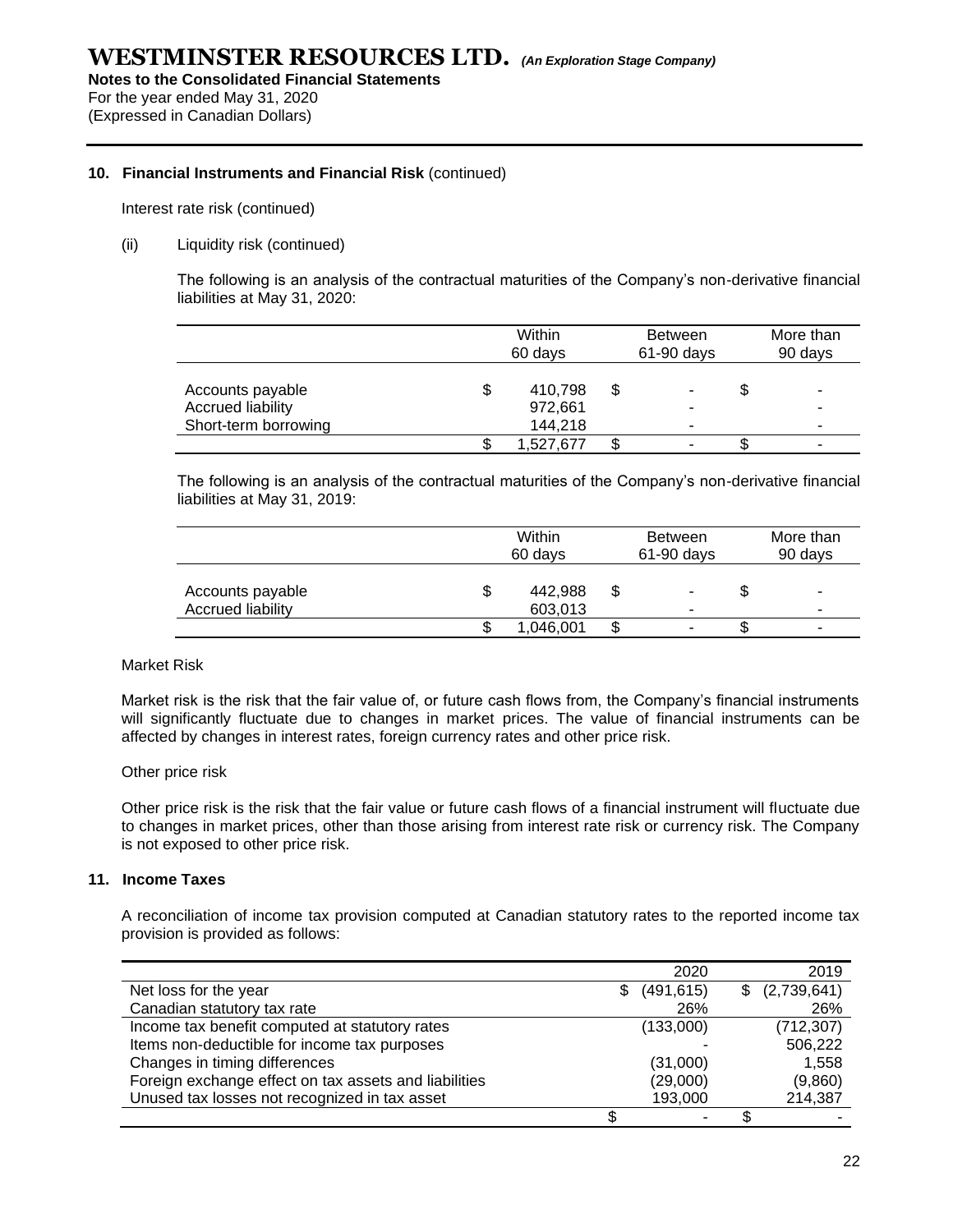For the year ended May 31, 2020 (Expressed in Canadian Dollars)

#### **11. Income Taxes** (continued)

The Company recognizes tax benefits on losses or other deductible amounts generated in countries where the probable criteria for the recognition of deferred tax assets has been met. The Company's unrecognized deductible temporary differences and unused tax losses for which no deferred tax asset is recognized consist of the following amounts:

|                                        | 2020          | 2019          |
|----------------------------------------|---------------|---------------|
| Tax value over book value of equipment | \$<br>197.000 | \$<br>193,679 |
| Non-refundable mining credit           | 67.000        | 67,464        |
| Share issue costs                      | 35,000        | 45.179        |
| Non-capital losses                     | 12,164,000    | 11,760,538    |
| Capital losses                         |               | 485,963       |
| Unrecognized deferred tax amounts      | 12,463,000    | 12,552,823    |

As at May 31, 2020, the Company has approximately \$11,755,000 (2019 - \$11,383,000) of non-capital losses in Canada that may be used to offset future taxable income, expiring from 2027 to 2040.

In addition, as at May 31, 2020, the Company has approximately \$389,000 (2019 - \$378,000) of noncapital losses in Mexico that may be used to offset future taxable income expiring from 2029 to 2035.

In addition, as at May 31, 2020, the Company has approximately \$19,000 (2019 - \$Nil) of non-capital losses in Peru that may be used to offset future taxable income expiring from 2029 to 2035.

#### **12. Segmented Information**

The Company operates in a single reportable operating segment, being the exploration and development of mineral properties. Summarized financial information for the geographic segments the Company operates in are as follows:

|                                   | Peru      | Canada       | Total        |
|-----------------------------------|-----------|--------------|--------------|
| May 31, 2020                      |           |              |              |
| Capital assets                    | \$        | \$<br>13,340 | \$<br>13,340 |
| Exploration and evaluation assets | 3,116,339 | 70,000       | 3,186,339    |
|                                   | 3,116,339 | \$<br>83,340 | 3,199,679    |
| May 31, 2019                      |           |              |              |
| Capital assets                    | \$        | \$<br>16,672 | \$<br>16,672 |
| Exploration and evaluation assets | 3,089,833 | 70,000       | 3,159,833    |
|                                   | 3,089,833 | \$<br>86,672 | 3,176,505    |

#### **13. Commitments**

The Company's contractual obligations and commitments over the next three years are as follow:

The Company is party to certain consulting agreements. These agreements contain clauses requiring additional payments to be made upon the occurrence of certain events such as change of control. As the likelihood of these events taking place is not determinable, the contingent payments have not been provided for in the consolidated financial statements.